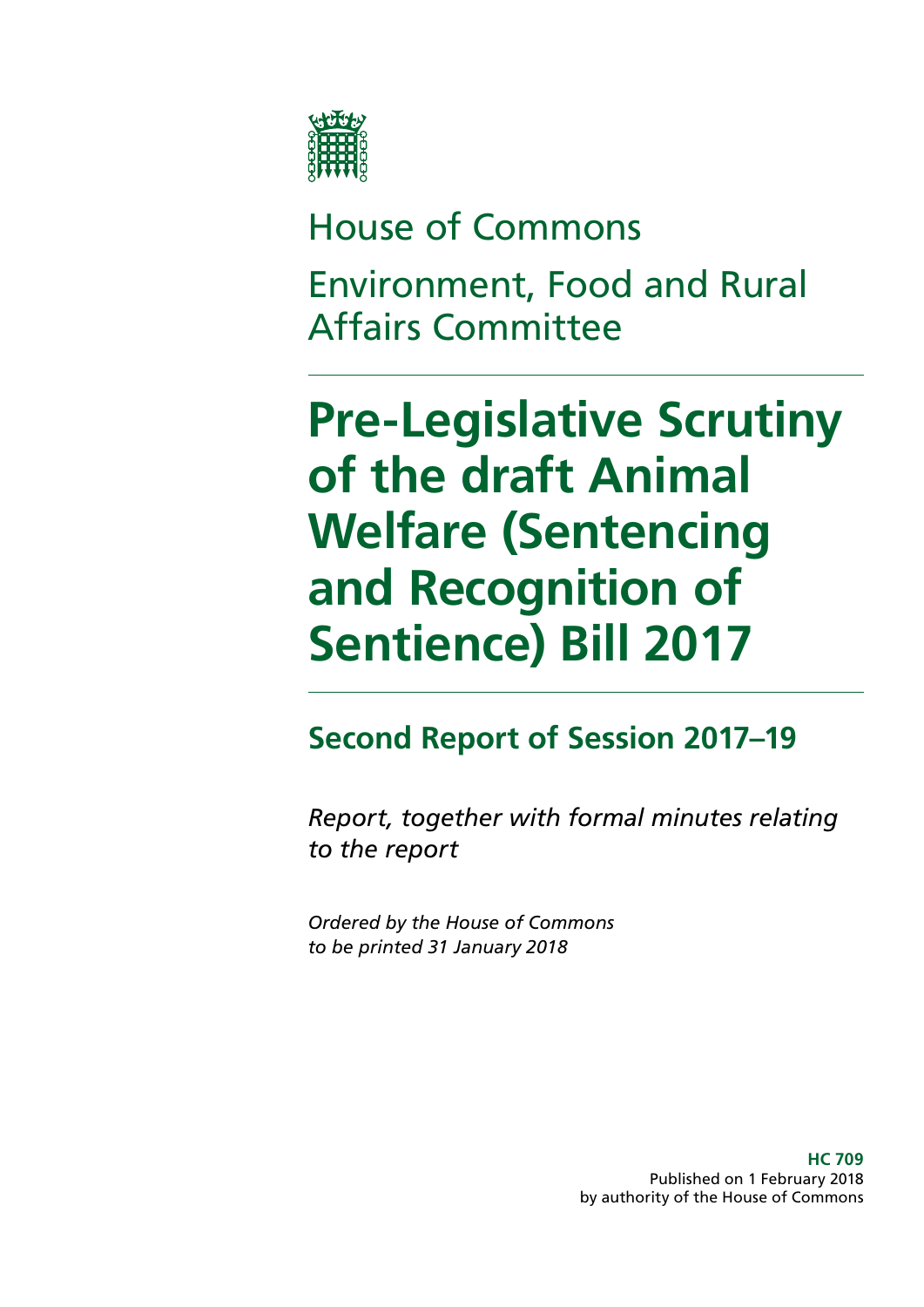#### **The Environment, Food and Rural Affairs Committee**

The Environment, Food and Rural Affairs Committee is appointed by the House of Commons to examine the expenditure, administration and policy of the Department of Environment, Food and Rural Affairs and associated public bodies.

#### **Current membership**

[Neil Parish MP](http://www.parliament.uk/biographies/commons/neil-parish/4072) (*Conservative, Tiverton and Honiton) (Chair*) [Alan Brown MP](http://www.parliament.uk/biographies/commons/alan-brown/4470) (*Scottish National Party, Kilmarnock and Loudoun*) [Paul Flynn MP](http://www.parliament.uk/biographies/commons/paul-flynn/545) (*Labour, Newport West*) [John Grogan MP](http://www.parliament.uk/biographies/commons/john-grogan/382) (*Labour, Keighley*) [Dr Caroline Johnson MP](http://www.parliament.uk/biographies/commons/dr-caroline-johnson/4592) (*Conservative, Sleaford and North Hykeham*) [Kerry McCarthy MP](http://www.parliament.uk/biographies/commons/kerry-mccarthy/1491) (*Labour, Bristol East)* [Sandy Martin MP](http://www.parliament.uk/biographies/commons/sandy-martin/4678) (*Labour, Ipswich*) [Mrs Sheryll Murray MP](http://www.parliament.uk/biographies/commons/mrs-sheryll-murray/4100) (*Conservative, South East Cornwall*) [David Simpson MP](http://www.parliament.uk/biographies/commons/david-simpson/1597) (*Democratic Unionist Party, Upper Bann*) [Angela Smith MP](http://www.parliament.uk/biographies/commons/angela-smith/1564) (*Labour, Penistone and Stocksbridge*) [Julian Sturdy MP](http://www.parliament.uk/biographies/commons/julian-sturdy/4079) (*Conservative, York Outer*)

#### **Powers**

The committee is one of the departmental select committees, the powers of which are set out in House of Commons Standing Orders, principally in SO No 152. These are available on the Internet via [www.parliament.uk.](http://www.parliament.uk)

#### **Publications**

Committee reports are published on the Committee's website at [www.parliament.uk/efracom](http://www.parliament.uk/efracom) and in print by Order of the House.

Evidence relating to this report is published on the inquiry publications page of the [Committee's website.](http://website.cms.parliament.uk/business/committees/committees-a-z/commons-select/environment-food-and-rural-affairs-committee/inquiries/parliament-2017/draft-animal-welfare-bill-17-19/publications/)

#### **Committee staff**

The current staff of the Committee are Eliot Barrass (Clerk), Sian Woodward (Clerk), Daniel Schlappa (Second Clerk), Anwen Rees (Committee Specialist), Ian Blair (Committee Assistant) and Annabel Russell (Committee Assistant).

#### **Contacts**

All correspondence should be addressed to the Clerk of the Environment, Food and Rural Affairs Committee, House of Commons, London SW1A 0AA. The telephone number for general enquiries is 020 7219 7341; the Committee's email address is [efracom@parliament.uk](mailto:efracom%40parliament.uk?subject=).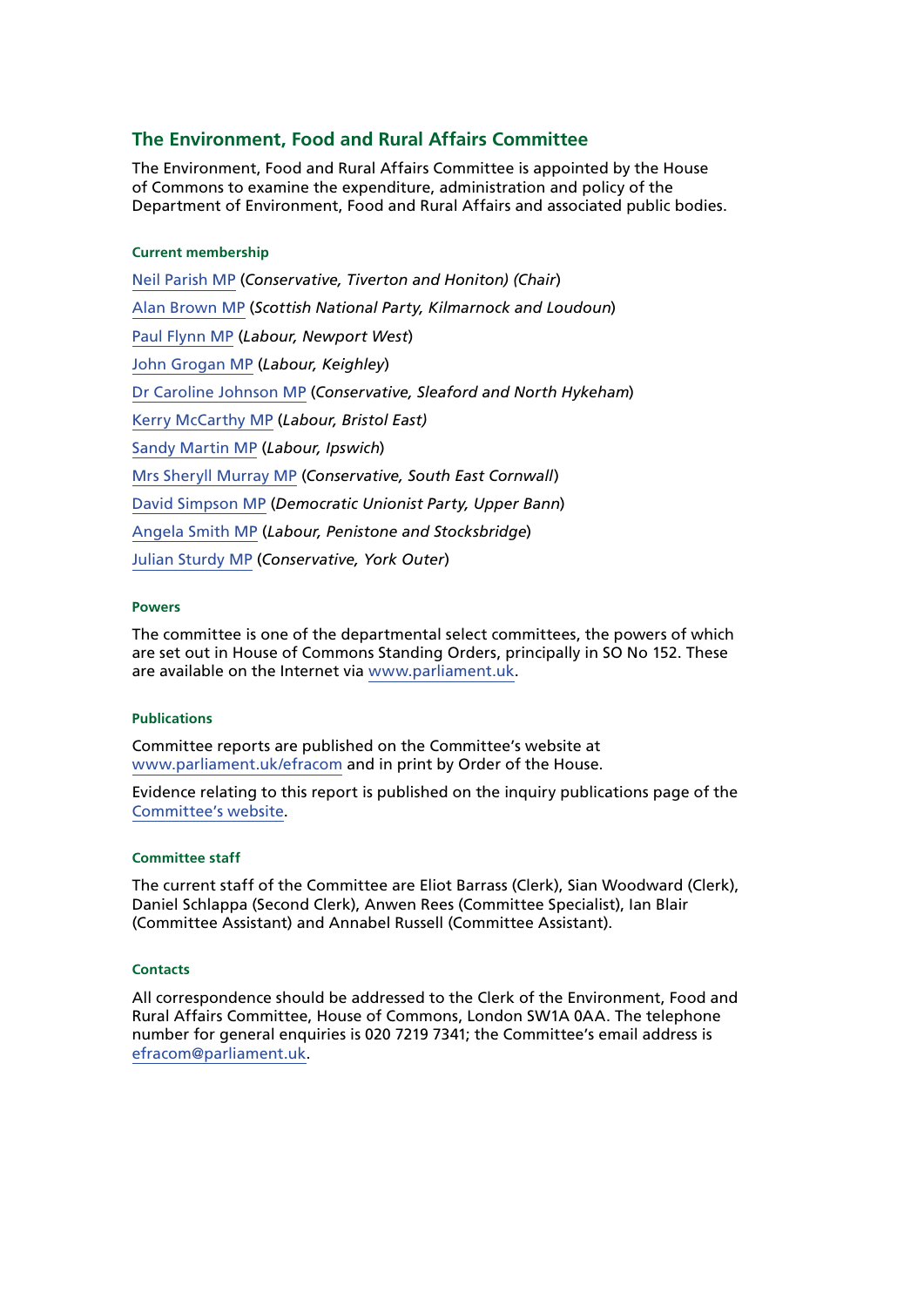### **Contents**

| 1                                                                | The Pre-legislative scrutiny process                         |    |
|------------------------------------------------------------------|--------------------------------------------------------------|----|
| $\overline{2}$                                                   | <b>Clause 2 of the Bill: sentencing provisions</b>           |    |
| 3                                                                | <b>Clause 1 of the Bill: Recognition of animal sentience</b> | 8  |
|                                                                  | Background to the introduction of Clause 1                   | 8  |
|                                                                  | Clause 1, as drafted                                         | 9  |
|                                                                  | Practical consequences of Clause 1                           | 10 |
|                                                                  | Models for Government accountability                         | 11 |
|                                                                  | <b>Existing inconsistencies</b>                              | 13 |
| <b>Conclusions and recommendations</b>                           |                                                              |    |
| <b>Formal minutes</b>                                            |                                                              | 16 |
| <b>Witnesses</b>                                                 |                                                              | 17 |
| <b>Published written evidence</b>                                |                                                              |    |
| List of Reports from the Committee during the current Parliament |                                                              |    |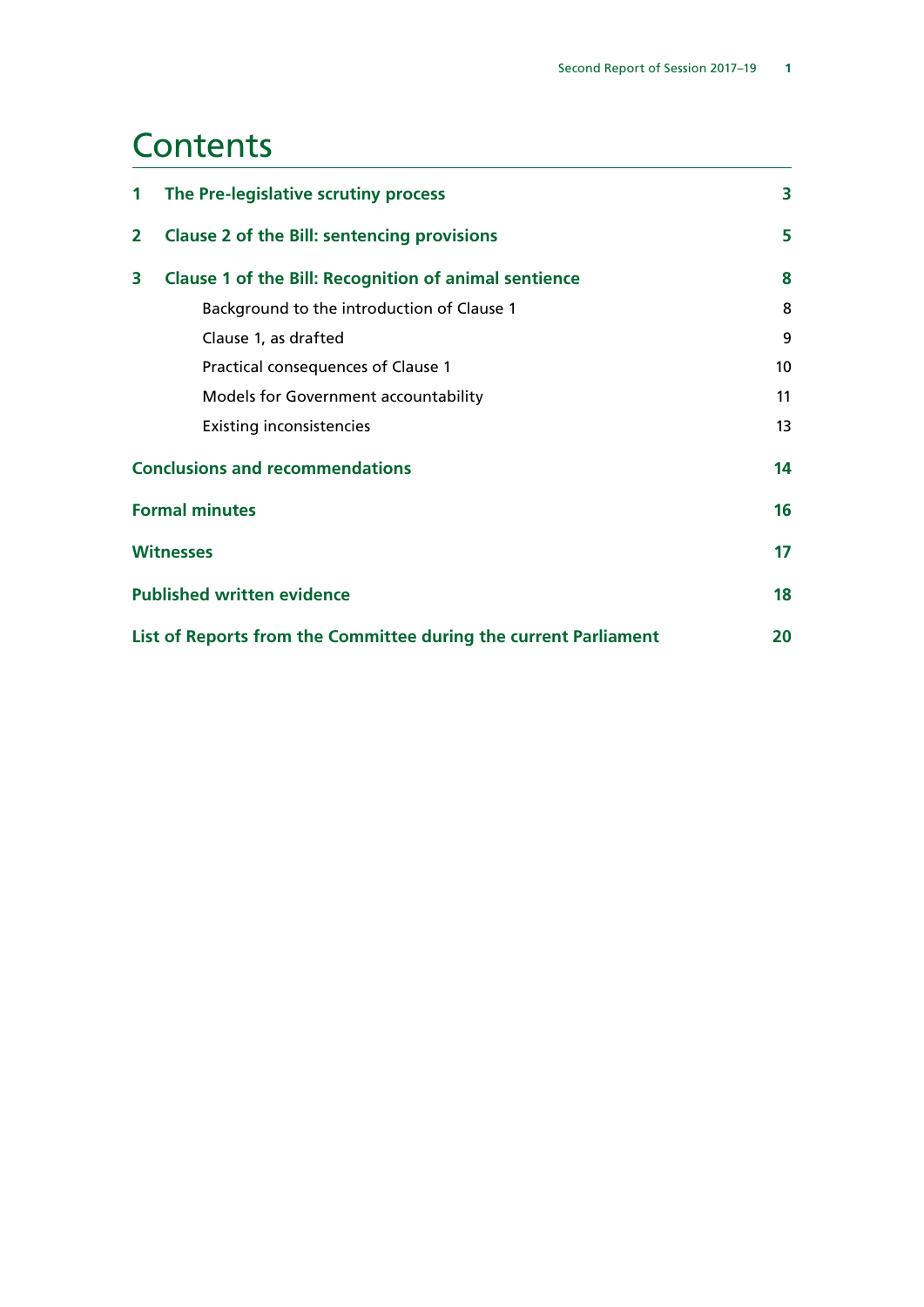# <span id="page-3-0"></span>**1** The Pre-legislative scrutiny process

1. On 12 December 2017, the Secretary of State wrote to us drawing our attention to the imminent publication of draft legislation, "to enshrine the principle of sentience in UK law, and to increase the maximum penalties for animal cruelty offences under the Animal Welfare Act 2006". That letter invited us to give comments on the draft Bill by the end of January 2018.<sup>1</sup> Our comments would be given simultaneous to a public consultation on the legislation, also scheduled to close on 31 January 2018.

2. We took this letter as an opportunity to conduct pre-legislative scrutiny, one of the core tasks set for us by the Commons Liaison Committee. Accordingly, we launched an inquiry on 22 December 2017. In order to fulfil the Government's request to give comments by 31 January we conducted a very short period of evidence gathering; on 10 January we were informally briefed by officials ("the Bill team") from Defra and on 17 January we took oral evidence from two panels of witnesses. In addition, we received over 40 pieces of written evidence. We are grateful to everybody who assisted our inquiry, especially given the tight deadlines to which we were working.

3. The draft Animal Welfare (Sentencing and Recognition of Sentience) Bill is a very short piece of proposed legislation, containing only three clauses:

- a) Clause 1 is the "animal sentience" clause. According to the Secretary of State this Clause will "embed [in UK statute] the principle that animals are sentient beings, capable of feeling pain and pleasure". This Clause requires Ministers of the Crown to "have regard to the welfare needs of animals as sentient beings" when formulating and implementing policy. According to the Government's explanatory memoranda the Clause is intended to ensure that "animals will not lose any recognitions or protections once the UK leaves the EU."2
- b) Clause 2 of the Bill amends Section 32 of the Animal Welfare Act 2006 to increase the maximum sentence for various animal cruelty offences from six months to five years; and
- c) Clause 3 of the Bill clarifies that the sentencing provisions of the Bill do not apply in Scotland or Northern Ireland, while the provisions on Animal Sentience only apply to Ministers of the UK Government (i.e. would not apply to policies in areas of responsibility devolved to Ministers in Scotland, Wales and Northern Ireland).

The draft Bill itself, including the accompanying written ministerial statement and explanatory notes, is available on the Government's website.<sup>3</sup> Unusually for draft legislation, no regulatory impact assessment has been produced.

<sup>1</sup> Correspondence from the Secretary of State to the Committee, 12 December 2017

<sup>2</sup> Draft Animal Welfare (Sentencing and Recognition of Sentience) Bill, Explanatory Notes, December 2017

<sup>3</sup> [https://www.gov.uk/government/uploads/system/uploads/attachment\\_data/file/666576/draft-animal-welfare](https://www.gov.uk/government/uploads/system/uploads/attachment_data/file/666576/draft-animal-welfare-bill-171212.pdf)[bill-171212.pdf](https://www.gov.uk/government/uploads/system/uploads/attachment_data/file/666576/draft-animal-welfare-bill-171212.pdf)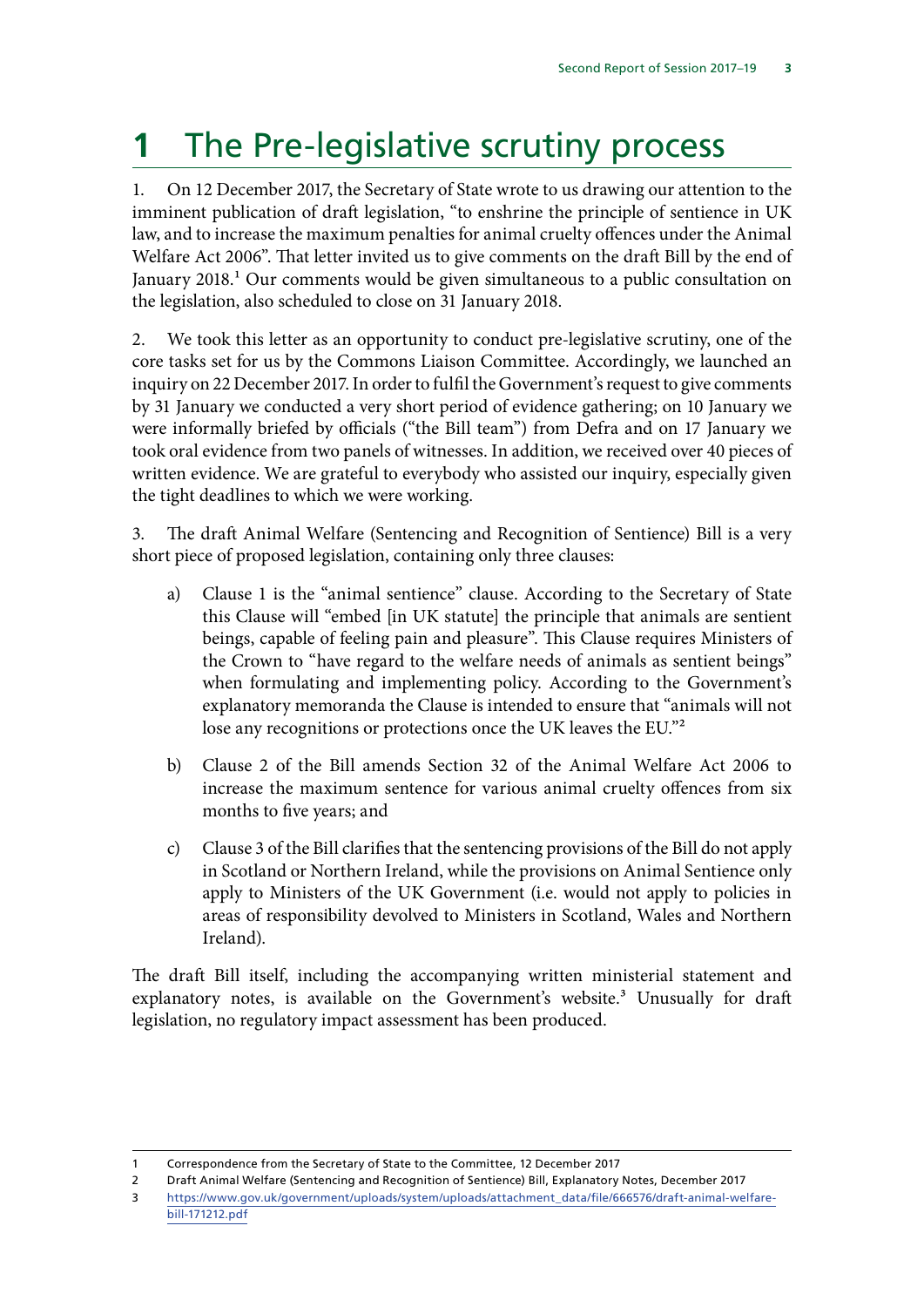4. In addition to inviting our comments on the draft legislation, the Government is running a simultaneous public consultation. This consultation also closes on 31 January and seeks public comment on many of the key concepts within the Bill. These concepts include:

- a) The definition of "sentience";
- b) The definition of "animal";
- c) The definition of "welfare needs of animals";
- d) The definition of the phrase, "Ministers of the Crown should have regard to";
- e) The scope of the legislation, i.e. whether it should apply to all policy areas; and
- f) The appropriateness of the to-be-introduced sentence length.4

5. It appeared to us unusual for draft legislation to have so many of its key concepts out for consultation at this stage in the process. Sir Stephen Laws, former First Parliamentary Counsel concurred with our assessment, noting that "It is fair to say that all the concepts in clause 1 seem to be problematic in one way or another"<sup>5</sup> and as such it was not clear exactly what this Bill intended to do, how it intended to do it and how the duties it imposed on Ministers interacted with existing statute.<sup>6</sup>

6. Government guidance specifies that it is always necessary to assess the impact of policy proposals, and that there should be a formal impact assessment produced for any policy which imposes an additional administrative burden on the public sector, or introduces new regulatory costs. No impact assessment was published alongside this draft legislation, neither has one been produced to inform Parliament in its scrutiny. The rationale for this is not especially clear. There are clear additional administrative burdens and costs on the public purse brought on by this legislation; our witnesses highlighted, for example, that additional resources will be required of Defra in signing off other Department's actions and quantifying the animal welfare implications.<sup>7</sup>

7. **The concepts enshrined in the draft Animal Welfare (Sentencing and Recognition of Sentience) Bill are important and worthwhile. They deserve better than to be treated in a cavalier fashion yet the impression given to us is one of haste. It appears that this draft Bill has been presented to the public - and Parliament - in a far from finished state. Many of the key concepts in the Bill remain undefined, so limiting the value of our scrutiny, while the lack of a formal regulatory impact assessment is a further troubling matter. The absence of such a document further emphasises the impression that this legislation has not been properly thought through before publication.** *We recommend that the Government produce a regulatory impact assessment for this Bill in response to this Report, and before the Bill is introduced to Parliament.*

6 Q2

<sup>4</sup> Draft Animal Welfare (Sentencing and Recognition of Sentience) Bill, Cm 9554, Section 2: Consultation Questions

<sup>5</sup> Q2

<sup>7</sup> See Q36 and Q39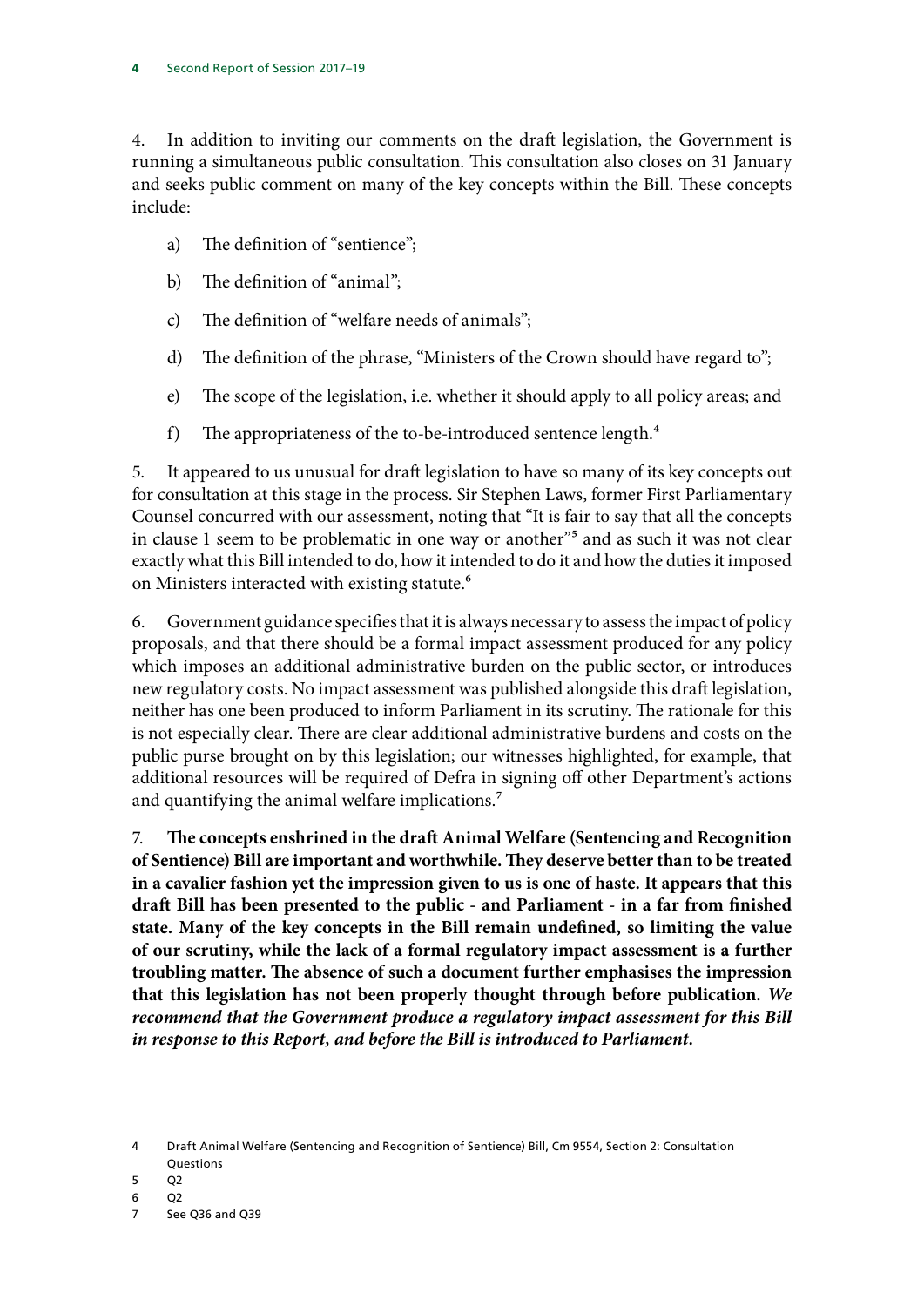# <span id="page-5-0"></span>**2** Clause 2 of the Bill: sentencing provisions

8. In the Written Ministerial Statement published alongside the draft Bill, the Secretary of State claims that this Bill is "part of a wider programme to deliver world-leading standards of animal welfare in the years ahead" and the "start of [his] ambition to set a global gold standard for animal welfare as we leave the EU".<sup>8</sup>

9. Our predecessor Committee, in November 2016, published a Report, *Animal welfare in England: domestic pets.* That Report noted that "the current penalties for animal welfare offences in England are amongst the lowest in Europe" and called for the maximum penalty for animal cruelty to be increased to five years.<sup>9</sup> We were pleased to see the Government adopt this recommendation through Clause 2 of this draft Bill.

10. Clause 2 of this Bill amends Section 32 of the Animal Welfare Act 2006 to increase the maximum prison sentence available to those convicted of "the more serious prevention of harm offences that are usually associated with animal cruelty"<sup>10</sup> from six months to five years. This increase will bring England and Wales into line with Northern Ireland and the Republic of Ireland. Similar steps are being taken by the Scottish Government through the planned amendment of the Animal Health and Welfare Act 2006. These measures, if adopted, will mean that maximum sentences in the UK will become longer than those in France (two years), Germany (three years), Spain (18 months) and Italy (three years).

11. Our witnesses expressed little concern with Clause 2 as it stands. Michael Webb of Battersea Dogs and Cats Home told us that "Clause 2 on the sentencing provisions is quite simple. It has immense popular and political support".<sup>11</sup> The Countryside Alliance<sup>12</sup> similarly "welcomed" the measure, as did the Donkey Sanctuary;<sup>13</sup> the British Veterinary Association reported "general support" for this measure.<sup>14</sup>

12. Some difficulties were raised, however, when discussing the consequence of this sentencing increase. While agreeing that the sentencing provisions in Clause 2 "make perfect sense", the Dogs Trust highlighted a practical problem that may arise from the increased sentencing provisions:

> the increased sentences, [will] mean that a number of these cases will go to Crown Court rather than magistrates' court, because of the level of sentencing.<sup>15</sup>

Given the length of time it can take to bring a case before the Crown Court, one result of the increased sentencing provisions in Clause 2 could be that animals are kept in kennels, pre-trial, for a longer period.<sup>16</sup> It was suggested that a supplementary measure, which

<sup>8</sup> Written Ministerial Statement - Animal Welfare, HCWS340, 12 December 2017

<sup>9</sup> Animal welfare in England: domestic pets, Third Report of Session 2016–17, HC 117, Para 175

<sup>10</sup> Specifically: causing unnecessary suffering, mutilation, docking of dog's tails, administration of poisons etc., and encouraging an animal fight, Correspondence from the Secretary of State to the Committee, 12 December 2017

<sup>11</sup> Q74 [Michael Webb]

<sup>12</sup> AWB 0016 (Countryside Alliance)

<sup>13</sup> AWB 0027 (The Donkey Sanctuary)

<sup>14</sup> AWB 0036 (British Veterinary Association)

<sup>15</sup> Q77

<sup>16</sup> Q77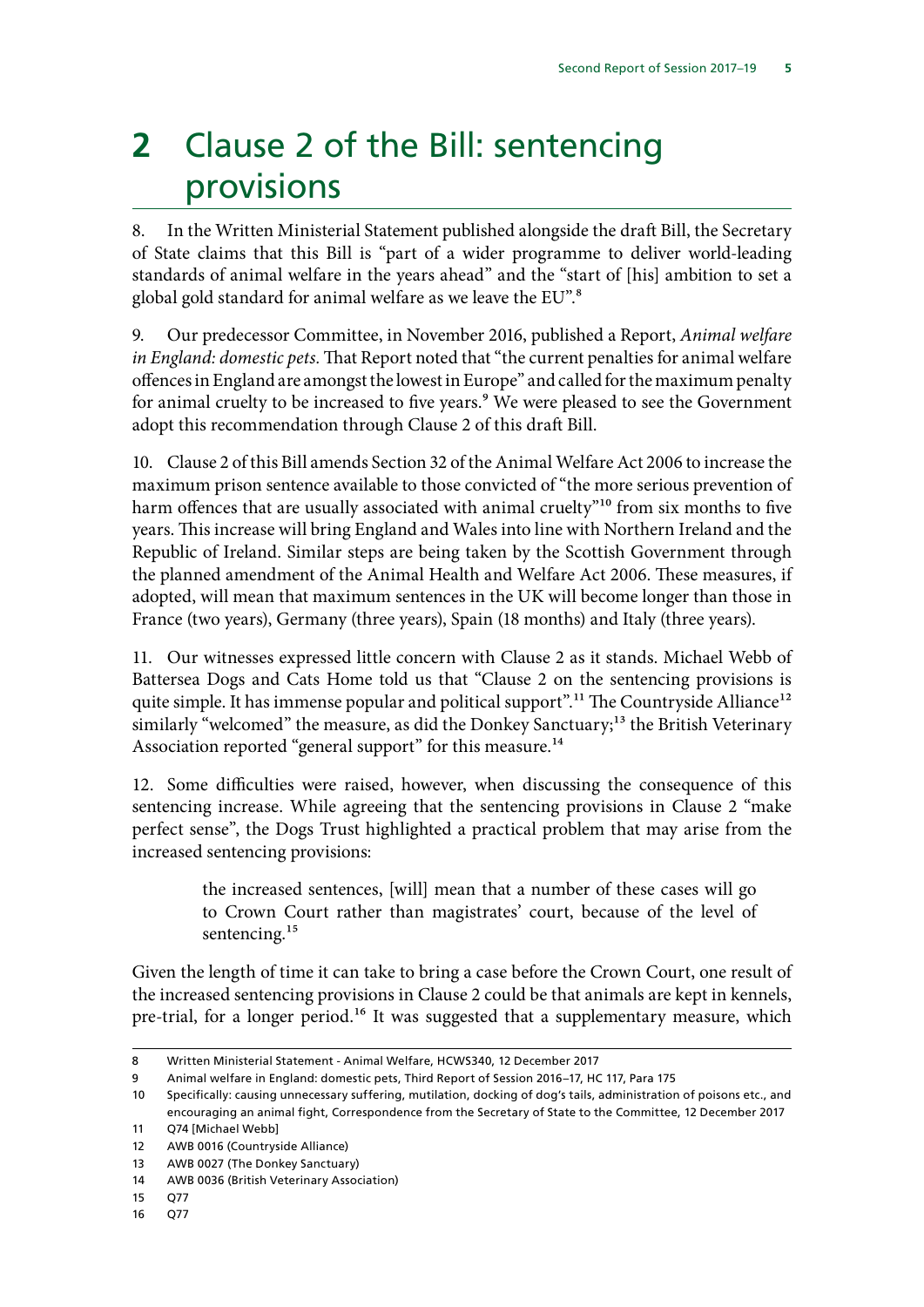allowed the expediting of court cases requiring the kennelling of animals be brought in to prevent harm or distress to animals potentially kept away from their owners for many months<sup>17</sup>

13. **The Crown Court generally has a busier workload than the magistrates' courts and cases usually take longer to come before it. The sentencing provisions of Clause 2 will lead to an increased number of animal welfare cases before the Crown Court. This will therefore increase both the number of animals held in kennels for long periods of time and the amount of time such animals are held with consequent welfare impacts on the animals and, presumably, an increased charge on the public purse. The regulatory impact assessment we have recommended be produced such provide an estimate of these costs and impacts as well as an indication of the steps the Government is considering to alleviate them.**

14. The Secretary of State's ambition is to deliver "world-leading standards of animal welfare".<sup>18</sup> There have been various announcements on this topic from his Department over recent months. As an example, on 22 December 2017 Defra released a press notice promising "to crack down on puppies being reared in unhealthy circumstances by unscrupulous breeders".19 Many of these announced measures had been recommended by our 2017 Report, *Animal welfare in England: domestic pets*. These included:

- Regulating adverts, including on the internet, by ensuring licensed sellers of all pets, including puppies, include the seller's licence number, country of origin and country of residence of the pet in any advert for sale;
- Addressing the breeding of dogs with harmful genetic disorders; and
- Tackling puppy smuggling by increasing the age at which dogs are allowed to enter the UK.

15. None of the above measures are included in the draft Bill, which is limited to increasing sentences for specified offences under the Animal Welfare Act 2006. Our witnesses noted this apparent inconsistency between the Government's professed objectives and the limited scope of this Bill.<sup>20</sup>

16. This inconsistency was further highlighted by witnesses who noted that the Bill was limited to increasing sentences for specified offences against domestic animals. The League Against Cruel Sports noted that animal welfare offences against wild animals in the wild, such as those covered by the Hunting Act 2004, will remain covered by existing sentencing provisions $21$  and will not have their sentences increased). In a similar vein, the Dogs Trust highlighted that maximum offences under the Non-Commercial Movement of Pet Animals Order 2011 are not being increased and will remain at three months.<sup>22</sup>

<sup>17</sup> Q77

<sup>18</sup> Written Ministerial Statement - Animal Welfare, HCWS340, 12 December 2017

<sup>19</sup> Press Release: "Government proposals on puppy welfare", published 22 December 2017 (Accessed 20 January 2018),<https://www.gov.uk/government/news/government-proposals-on-puppy-welfare>

<sup>20</sup> Q95

<sup>21</sup> AWB 0004 (League Against Cruel Sports)

<sup>22</sup> AWB 0008 (Dogs Trust)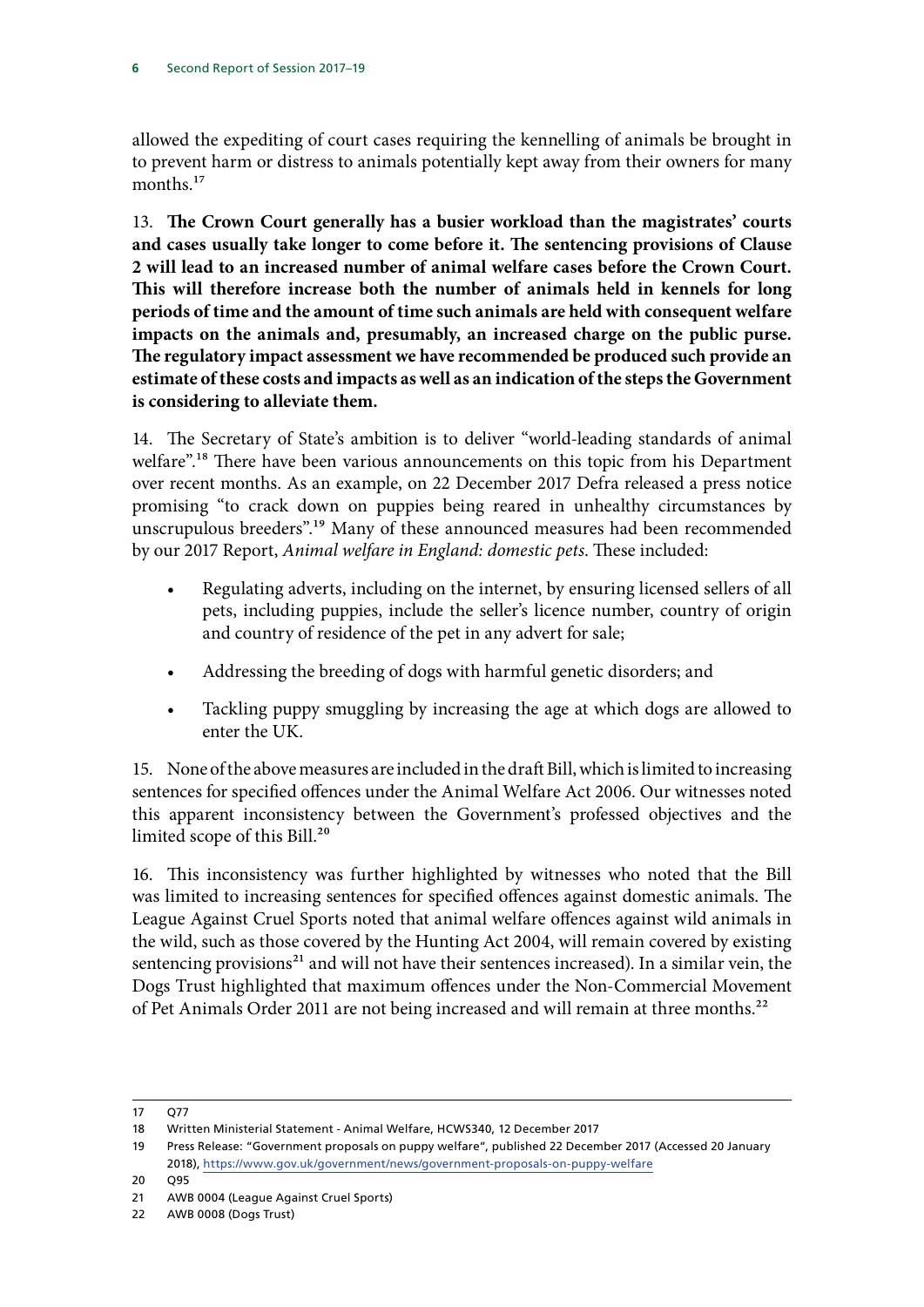17. **In November 2016, our predecessor Committee called very strongly for the introduction of a five-year maximum sentence for animal cruelty. We are pleased to see our recommendation acted upon by the Government. In so doing, the Government has taken a positive step toward bringing England and Wales into line with Northern Ireland and therefore realising the Secretary of State's vision of setting a "global gold standard".**

18. **We question why the Government has restricted its efforts to increasing sentences for offences under the Animal Welfare Act 2006 but has not taken this opportunity to increase sentences for other breaches of animal welfare in other legislation or introduce other welcome measures such as those announced as under consideration on 22 December 2017. A true "gold standard" in animal welfare will require the introduction of legislation which will increase sentencing across the board.**

19. *We recommend that the draft Bill be amended to increase sentences for animal welfare offences other than just those contained in the 2006 Animal Welfare Act. This revised Bill should include, but not be limited to, provisions to increase sentencing for those offences referred to in Defra's announcement of 22 December 2017 which drew heavily on our predecessor Committee's Report, Animal welfare in England: domestic pets.*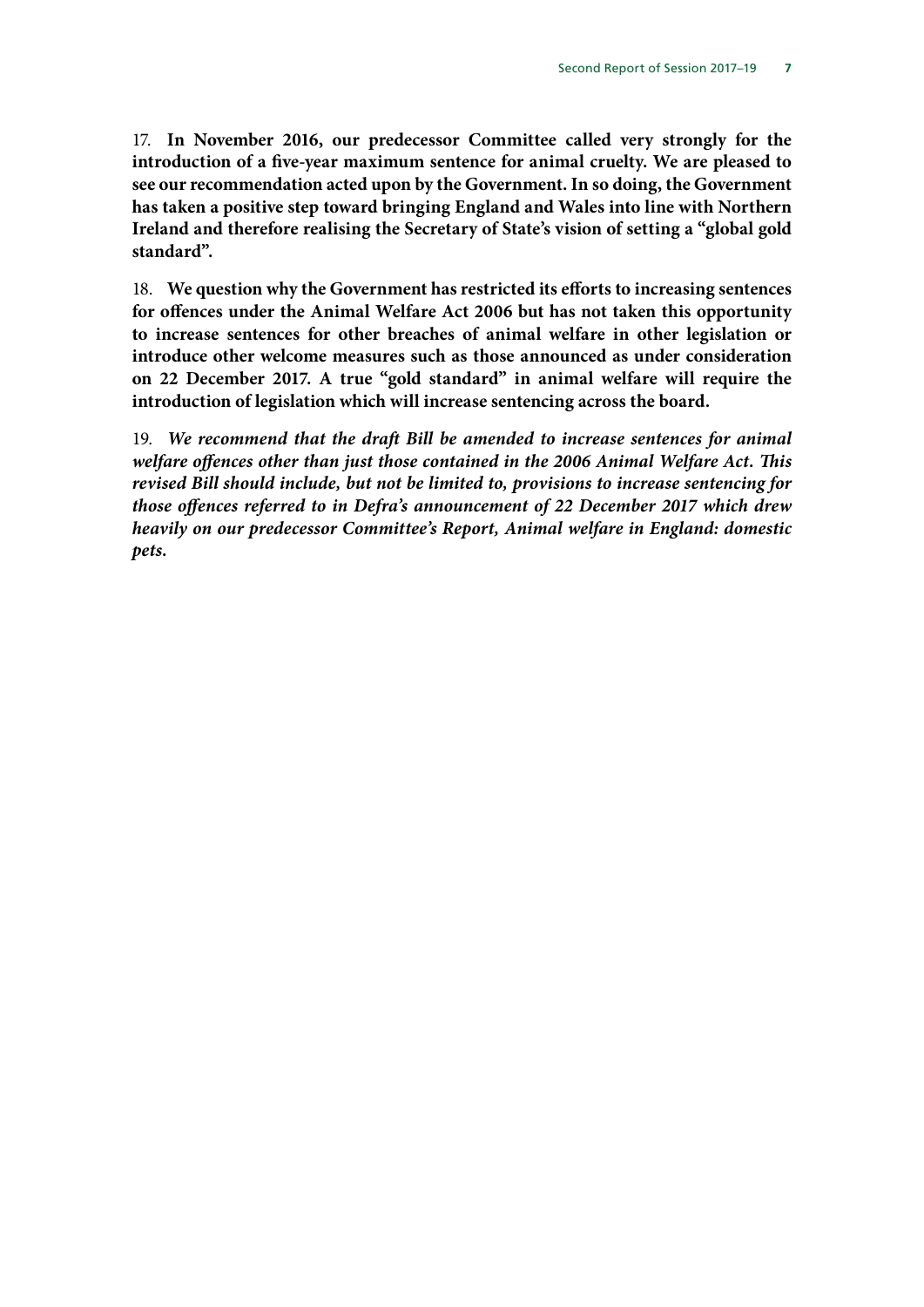# <span id="page-8-0"></span>**3** Clause 1 of the Bill: Recognition of animal sentience

20. If Clause 2 of this Bill is relatively unproblematic in its objectives and drafting, the same cannot be said for Clause 1 - "the animal sentience clause". According to the Secretary of State, this Clause "will embed the principle that animals are sentient beings, capable of feeling pain and pleasure, more clearly than ever before in domestic law" and "contains an obligation, directed towards Government, to pay regard to the welfare needs of animals when formulating and implementing government policy."<sup>23</sup>

21. More precisely, Clause 1 of the draft Bill requires "Ministers of the Crown [to] have regard to the welfare needs of animals as sentient beings in formulating and implementing government policy"24 while also having "regard to matters affecting the public interest".25

22. As we have noted above, this Clause is in many ways unfinished. Almost all of the concepts within it are undefined and the Government, apparently unwilling to set out its own view, is consulting on the exact definition of key elements of the clause, such as the meaning of "animal" or "have regard to".<sup>26</sup> As a result, the exact effects of this Clause are unclear. We will therefore limit our remarks to the Clause as currently drafted. We commend the transcript of our session of 17 January to the Government in the anticipation that it will help inform the ongoing consultation and help provide definition to some of these legal concepts.

#### *Background to the introduction of Clause 1*

23. The Explanatory Memoranda published alongside the draft Bill makes reference to "the Government's commitment to ensuring animals will not lose any recognitions or protections once the UK leaves the EU." This refers primarily to Article 13 of the Treaty for the Function of the European Union ("Lisbon Treaty"). Article 13 requires the EU and the Member States "when formulating and implementing  $\ldots$  policies [in stated areas<sup>27</sup>]  $\ldots$ [to] pay full regard to the welfare requirements of animals".<sup>28</sup> While Article 13 imposes binding obligations on Member States of the EU:

> in practice, it has not had any effect on the Governments of member states, for the simple reason that the provision is limited to particular policy areas that are cited in Article 13 and, by definition, policy on those issues is decided at an EU level. The only impact it has had in practical terms is at an EU level.<sup>29</sup>

<sup>23</sup> Written Ministerial Statement - Animal Welfare, HCWS340, 12 December 2017

<sup>24</sup> Draft Animal Welfare (Sentencing and Recognition of Sentience) Bill, Cm 9554, Clause 1(1)

<sup>25</sup> Draft Animal Welfare (Sentencing and Recognition of Sentience) Bill, Cm 9554, Clause 1(2)

<sup>26</sup> See: Q2 and AWB 0014 (Mike Radford)

<sup>27</sup> These areas are agriculture, fisheries, transport, internal market, research and technological development, and space

<sup>28</sup> AWB 0014 (Mike Radford), paragraph 11

<sup>29</sup> Q5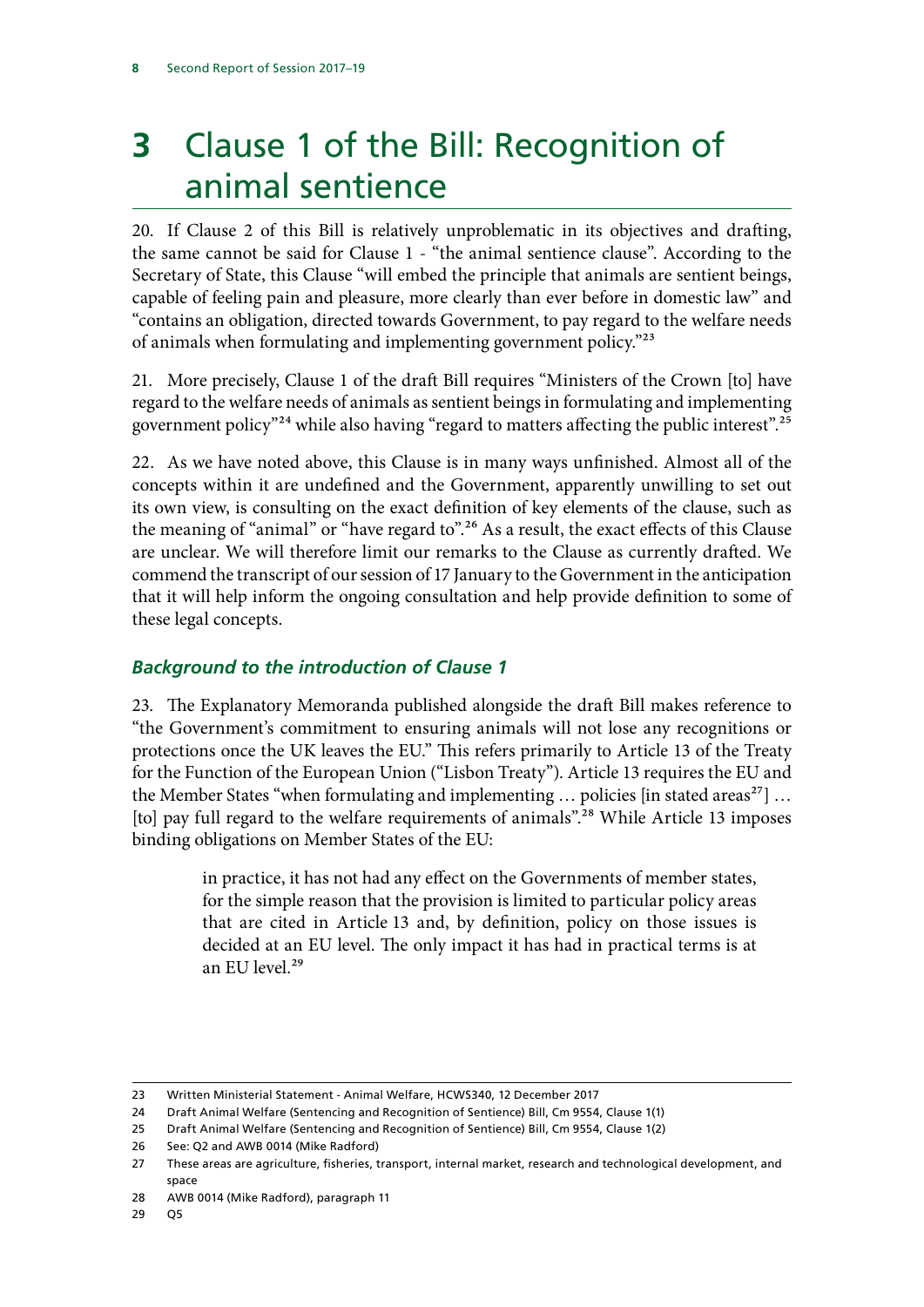<span id="page-9-0"></span>24. Clause 1 of this Bill attempts the same general objective as that of Article 13 of the Lisbon Treaty and will, in practical terms, transpose the provisions of Article 13 into UK law.<sup>30</sup> In some ways, though, in can be said to go further since it will apply to all animals, not just those animals used in the specified policy areas in Article 13.<sup>31</sup>

25. Later in our report we will discuss the weaknesses and failings of Clause 1 as drafted. Despite this, the idea and intention behind the clause received strong support. According to our witnesses, Clause 1 is a "critically important point of principle" which would be "a strong message"32 While - as we discuss - its legal implications may be limited, Clause 1 (or something close to it) is a politically significant step.

#### *Clause 1, as drafted*

26. Our witnesses were supportive of the principle behind Clause 1 of the draft Bill, namely that animals are sentient and their rights should be considered by the Government when formulating and implementing policy. The concerns we heard addressed the ambiguity of the legislation and its potential practical effects.

27. At a fundamental level, it was noted that the "symbolic" intention behind the Bill, to reinforce that the Government recognises sentience in (some) animals was probably unnecessary. According to Mike Radford, Reader in Animal Welfare law at the University of Aberdeen:

> There has never been any question that Parliament recognises sentience in other species. Right from 1822, when this place passed the first animal protection legislation, it was based on the assumption that those animals had the capacity to feel pain and pleasure.<sup>33</sup>

As such, he questioned whether placing the principle of animals as sentient formally on the statute book would make any practical or "legal difference … for the simple reason that it is open to Parliament to pass whatever legislation it wishes to protect animals and to promote welfare. In so doing, it is doing that on the basis that those animals are sentient."<sup>34</sup>

28. Many other criticisms of Clause 1 of the draft Bill were made to us, chiefly around its scope and accountability mechanisms. We present a selection of these below as indicative of the general concerns heard. Many others were raised with us. We acknowledge that the Government consultation exercise is intended to help clarify some of these issues. We trust that the transcript of our session will therefore be of use to the Government in informing the amendment of this Bill.

<sup>30</sup> AWB 0014 (Mike Radford), paragraph 17

<sup>31</sup> AWB 0014 (Mike Radford), paragraph 18

<sup>32</sup> Q69 and Q73

<sup>33</sup> Q5

<sup>34</sup> Q6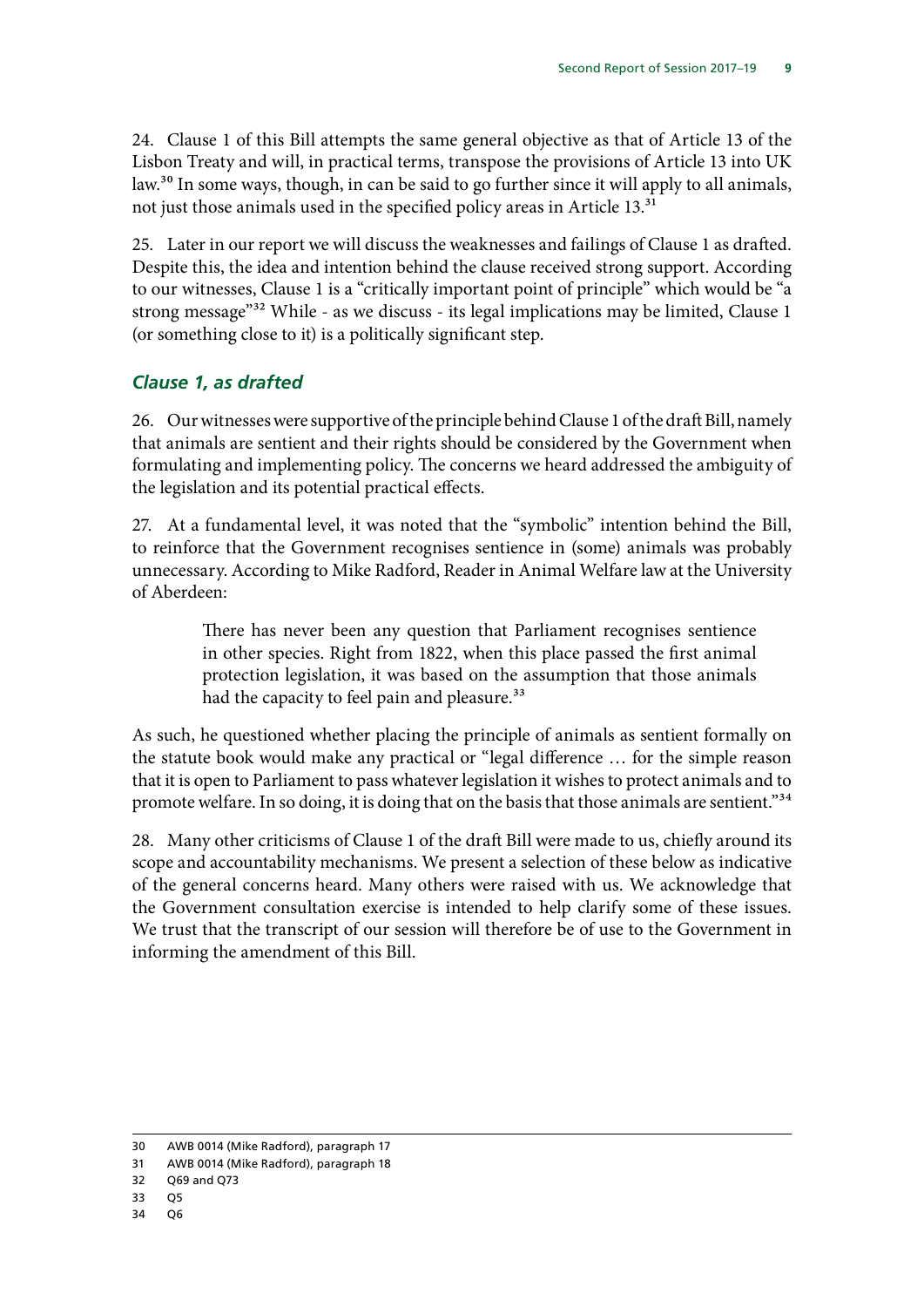<span id="page-10-0"></span>29. The main concern raised with us was Clause 1's vagueness and ambiguity; it introduces a degree of legal unpredictably. As drafted, almost any Government policy or announcement (or non-policy and non-announcement) will be open to judicial review to determine whether sufficient, but ill-determined "regard" had been given to the welfare needs of animals.<sup>35</sup> In practice therefore, swathes of Government policy-making will be thrown on to the courts to adjudicate, with all the consequent problems that would bring.<sup>36</sup>

30. The practical problems of this approach were set out for us by Sir Stephen Laws: since it is not clear to what degree Ministers should "have regard to" animal welfare needs, and not specified how this will be demonstrated, "it makes it impossible in practical terms for Government to make any reasonable prediction on whether its policies and other actions will survive judicial challenge".<sup>37</sup> In a similar vein, Mike Radford told us that

> one of the problems here is that it [Clause 1] is so vague that nobody will be sure what it means. The animal welfare organisations will not be sure, and policy makers will not be sure. Therefore, it will ultimately fall to the courts.38

The RSPCA similarly worried that:

the key issue is that there has to be a mechanism in place for implementing this in a clear, fair and transparent way, and a mechanism for reporting and accountability under this legislation, because as we all know that was one of the failings of article 13.39

Mike Webb of Battersea Dogs and Cats Home shared the concern that the problems with Clause 1 of the Bill would impede the introduction of the necessary measures in Clause 2, stating "clause 1(2) is at best as unhelpful as it is helpful". Mr Webb went on to share his surprise "to be honest, to discover that clauses 1 and 2, as they currently stand, appear in the same Bill at the same time" and his concern that the measures in Clause 2 "be delayed in the event that there are overwhelming concerns with the other parts of the Bill".<sup>40</sup>

#### *Practical consequences of Clause 1*

31. The concerns we had heard of the effects of the draft Clause 1 were troubling. We pushed our witnesses for more indication over what the practical problems of this approach would be.

32. It was repeatedly stated that the most obvious consequence of this Clause as drafted would be to increase the cost of, and hinder the efficiency of, government. At the very least, we were told that there would be a need for Defra to be given greater resources to effectively "sign off" any other Department's policy proposals on animal welfare grounds and/or prove that animal welfare had been given "regard".<sup>41</sup> In addition, there would be the greater cost of proving to the courts that the provisions of this legislation had been complied with:

- 40 Q74
- 41 Q39

<sup>35</sup> Q14 and Q46

<sup>36</sup> See, for example, Q29, Q37 and Q49

<sup>37</sup> AWB 0003 (Sir Stephen Laws), paragraph 15

<sup>38</sup> Q15

<sup>39</sup> Q76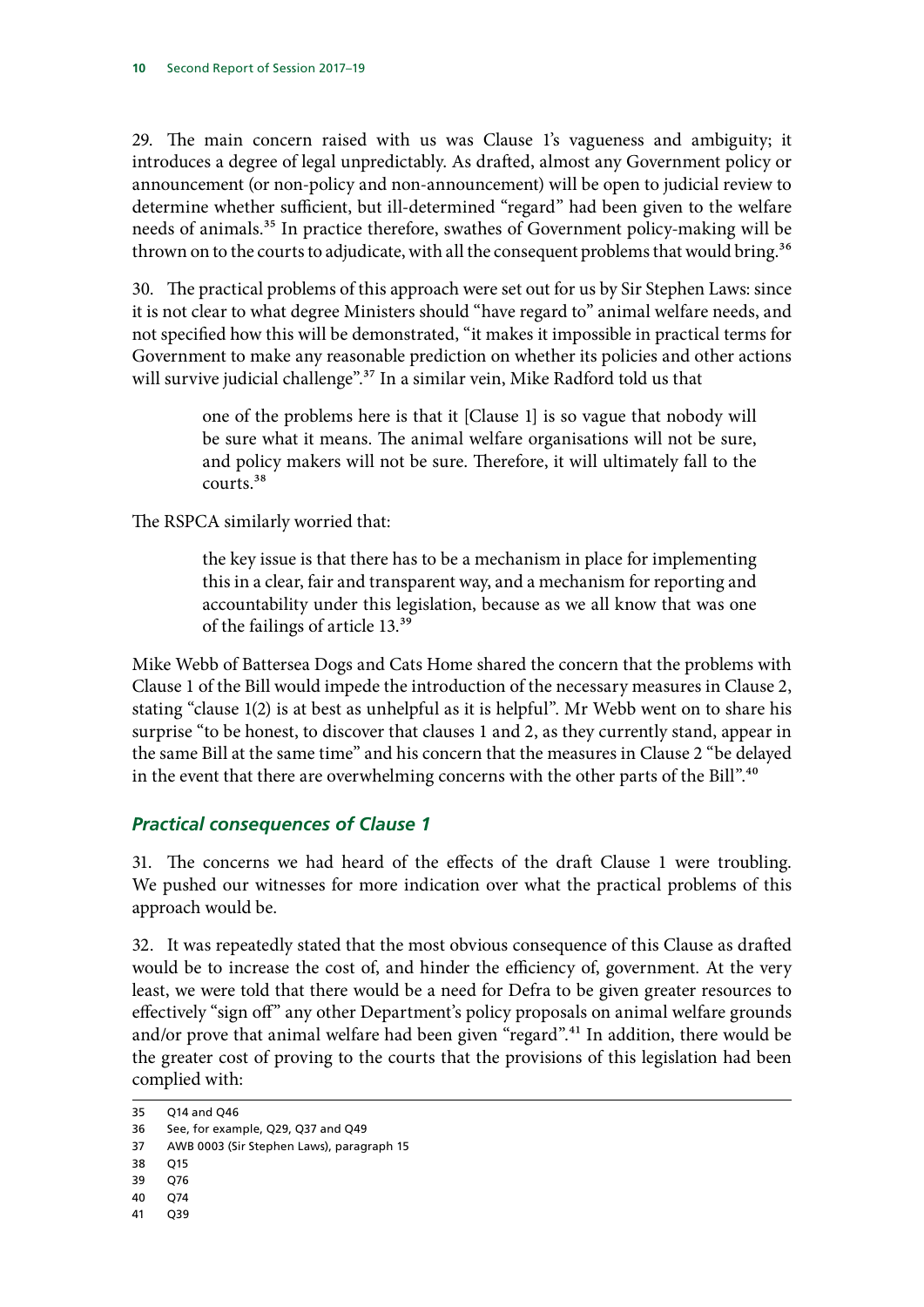The potential for litigation is expensive, timeconsuming and it consumes resources. Frankly, it is not a particularly good use of resources.<sup>42</sup>

<span id="page-11-0"></span>33. A more abstract and harder to quantify cost was also mentioned to us. This was the cost arising from decisions not taking or reforms not made. We were told that Clause 1, as drafted, would have a "chilling" effect on policy-making:

> imposing obligations that direct policy has the disadvantage that it persuades people [policy makers] to try to be compliant rather than to decide in advance what is a good idea and to exercise judgment. Compliance becomes a substitute for judgment ... people then go for the safe option.<sup>43</sup>

34. In a similar vein, as well as Clause 1 causing decisions or actions not to be taken or rejected as "non-compliant", greater use of the Courts to adjudicate whether a policy is compliant with this legislation will tend to impede the work of Government and prevent legislative change. Sir Stephen Laws cautioned us:

> You have to think about what judicial review is good at doing. What it is best at doing is stopping change. That is what it is good at. It is not very good at producing change, but it is very good at delaying it and stopping it.<sup>44</sup>

Sir Stephen Laws went on to note that this process of "stopping change" would impact across all areas of Government policy, not just areas concerned with "animal welfare". Indeed, he went further suggesting that:

> the impact of this provision is less likely to be significant in relation to those matters where animal welfare clearly is the issue, because it is unlikely that, where animal welfare is the issue, Ministers will not be able to show they have had proper regard to it. The main, and in my view mischievous, impact of this is where it has an impact on things that are peripheral to animal welfare. It provides a handle for challenging other decisions.<sup>45</sup>

35. It was made clear to us by our witnesses that the scope of Clause 1, as drafted, would apply to all areas of Government activity and encompass not only legislative change, but all policy announcements and non-announcements. A decision not to take action would be just as liable to challenge under Clause 1 of this Bill as a decision to act, while seemingly irrelevant Government decisions such as levels of local authority funding or the Budget could be potentially challenged in the Courts on whether sufficient "regard" had been given to animal welfare needs.46

#### *Models for Government accountability*

36. Many of the difficulties encountered with Clause 1 of this Bill stem from the lack of specificity in how the Government will be held accountable. As the Clause is currently drafted, the courts will be asked to rule - through a judicial review - whether any Government policy has been formulated or implemented with "regard to" animal welfare needs. As we noted above, this has many detrimental consequences: it will not be clear

<sup>42</sup> Q35

<sup>43</sup> Q4 and Q16 44 Q35

<sup>45</sup> Q46 46 See Q18 and Q28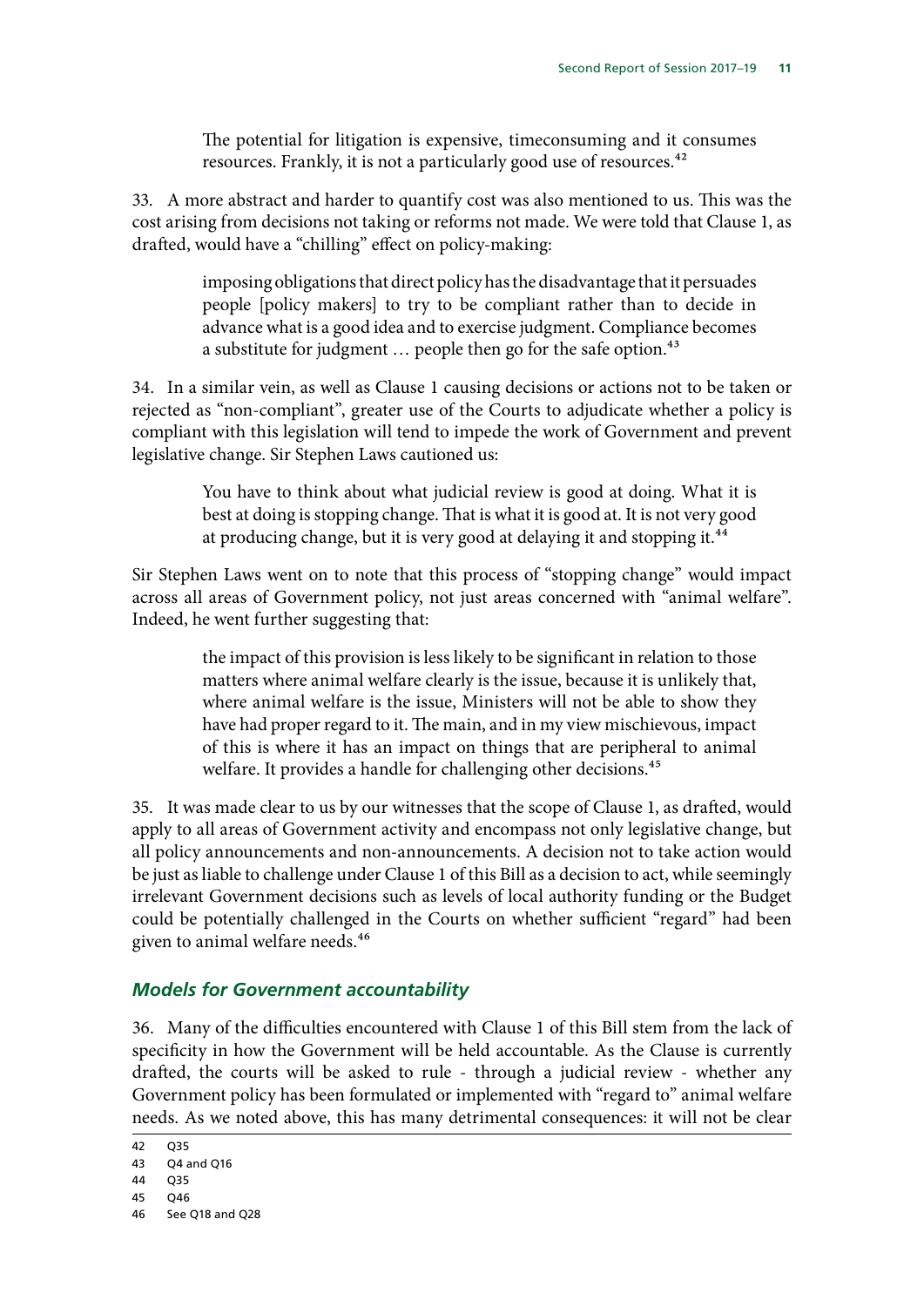whether any Government policy is "legal" (and compliant with the legislation) unless and until a court action is brought against it, legislative change will become harder to bring forward and the overall cost and complexity of policy-making in Government will increase.

37. One option to remedy this may be to introduce alternative accountability mechanisms and thereby clarify how a Government Minister will demonstrate compliance (or noncompliance) with the legislation.

38. A suggestion put to us was the idea of an "animal welfare impact assessment". While it was acknowledged that this in itself would not prevent numerous and perhaps vexatious claims for judicial review, it was put forward as a mechanism by which the Government could demonstrate that it has assessed and "had regard to" the animal welfare needs of a given policy proposal.<sup>47</sup> As such it would prevent successful legal challenges by acting as proof of compliance.

39. Whilst examining the legal consequences of Clause 1, as drafted, we noted that this was not the first time Parliament had wanted to legislate on an area where Ministerial compliance was hard to define. Indeed, our expert witnesses highlighted legislation that had been drafted to achieve this whilst preventing the likelihood of judicial challenge in the first instance.<sup>48</sup>

40. The Fiscal Responsibility Act 2010 (FRA 2010) was similar to this draft Bill in being a piece of legislation intended to reinforce policy commitments by statute. The major difference between the FRA and this Bill, however, was in its accountability mechanisms. While the Fiscal Responsibility Act imposed a duty on Ministers, it did not impose a general duty on them. Instead, it specified that Ministers were only accountable through a reporting mechanism to Parliament, rather than through the courts. As such a judicial review could not - except in exceptional cases - be brought against Ministers for noncompliance with the legislation.<sup>49</sup>

41. It was argued that, if a similar mechanism were adopted into this legislation, then in addition to clarifying the roles of Parliament and the judiciary in holding the Government to account - and clarifying to Ministers how to demonstrate compliance with the legislation - animal welfare might more readily be improved:

> [as the Bill is currently drafted] the duty on the Minister is to have regard to both [animal welfare and the public interest]. What weight a Minister gives is entirely up to them. You could go through all this, the Minister could have regard to it, and it may make no difference whatsoever, whereas

- (3) Accordingly, the fact that—
- (a) any duty in section 1, or

<sup>47</sup> Q82

<sup>48</sup> Q24 and AWB 0003 (Sir Stephen Laws), paragraph 25

<sup>49</sup> The exact wording of the relevant Clause of the Fiscal Responsibility Act 2010 was: The only means of securing accountability in relation to—

<sup>(</sup>a) the duties in section 1, and

<sup>(</sup>b) duties imposed by orders under section 2, is that established by the provision made by or under section 3 for the making of progress reports and reports as to compliance and the duty imposed by subsection (1).

<sup>(</sup>b) any duty imposed by an order under section 2, has not been, or will or may not be, complied with does not affect the lawfulness of anything done, or omitted to be done, by any person.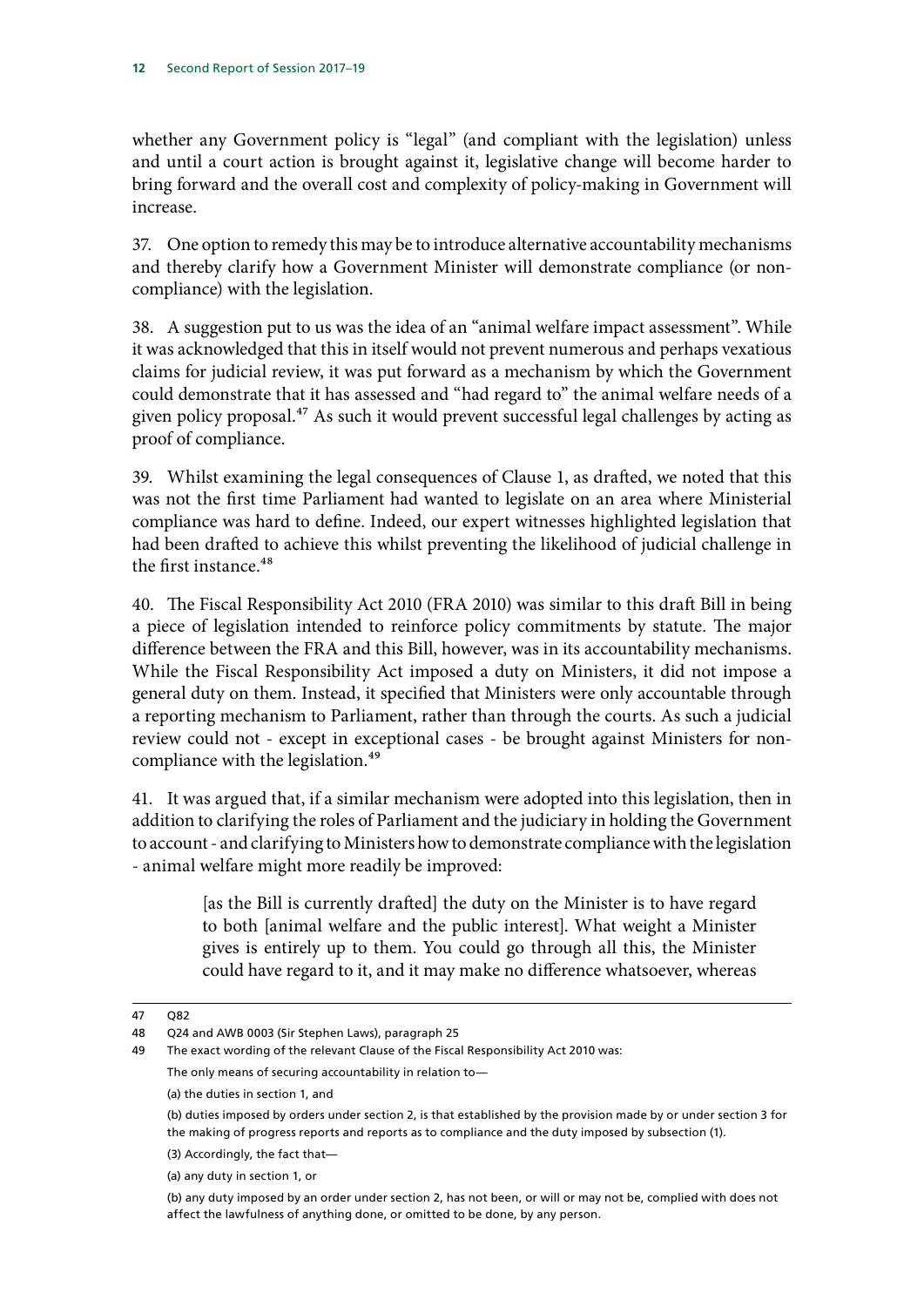<span id="page-13-0"></span>a system in which Ministers have to come back to Parliament, or indeed to this Committee, and explain how they have taken welfare considerations into account may be a much more effective mechanism.<sup>50</sup>

#### *Existing inconsistencies*

42. As well as not introducing clear accountability mechanisms and clarifying how Ministers will (or will not) be compliant with this legislation, Clause 1 was also criticised by some of our witnesses for its timidity and its limited scope. At present, the Bill does not define "animal" for the purpose of defining "animals as sentient beings". Without such a definition, it is not clear which creatures Government Ministers should "have regard to".

43. The Animal Welfare Act 2006 gives a definition of "animal" as a "vertebrate other than man" and explicitly excludes creatures in their foetal or embryonic form. In addition, the provisions of that Act only apply to "protected animals" who are, generally, domesticated, i.e. dogs or cats, whether stray or not are classed as "animals", wild rabbits or foxes are not.

44. Other statute however, recognises sentience in creatures which are invertebrates. The Animals (Scientific Procedures) Act 1986, for example acknowledges octopus and other cephalopods as capable of feeling pain and therefore sentient. Concern was raised with us that without a clearer definition of "sentient animals" in this Bill, then the duties of Ministers to have regard to the welfare needs of animals which are not vertebrates would be weakened. It was further noted that any new definition of "sentient animals" should not just replicate existing definitions but make allowance for scientific advances suggesting sentience in invertebrates other than octopus as well as in animals in a foetal form.<sup>51</sup>

45. **As strong advocates of the need for a five-year maximum sentence for animal cruelty we worry that the vagueness and ambiguity of the purpose and meaning of Clause 1 of this draft Bill will impede and delay the introduction of this measure.**

46. *We recommend that the Government separate Clause 1 of this draft Bill entirely, and proceed with the Bill as the Animal Welfare (Sentencing) Bill, incorporating the changes we recommend in paragraph 19. Introducing legislation which increased sentencing for animal welfare offences across the board should do more for the rights and welfare of animals as sentient beings than the measure contained in Clause 1 of this draft Bill.*

47. *We further recommend that another, separate piece of legislation on animal sentience be introduced. This new piece of legislation will allow the problematic concepts in the existing Clause 1 to be better defined, clarify the accountability mechanisms to be applied and should remedy some of the other existing inconsistencies in present statute such as the status of octopus and cephalopods - that we have highlighted in our scrutiny. We would be delighted to undertake further pre-legislative scrutiny on this putative stand-alone "Animal Sentience" Bill.*

<sup>51</sup> Q55 and Q61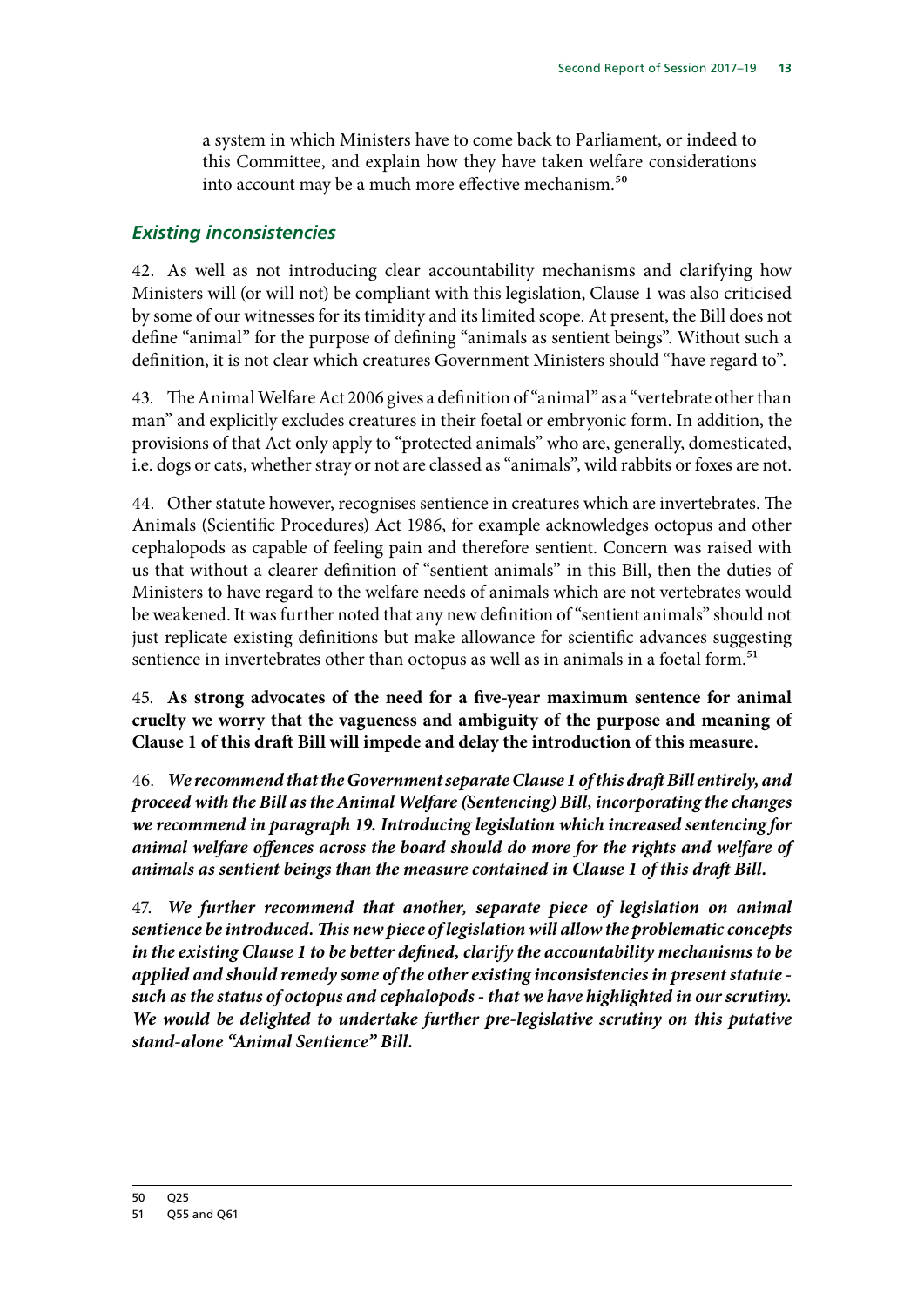## <span id="page-14-0"></span>Conclusions and recommendations

#### The Pre-legislative scrutiny process

1. The concepts enshrined in the draft Animal Welfare (Sentencing and Recognition of Sentience) Bill are important and worthwhile. They deserve better than to be treated in a cavalier fashion yet the impression given to us is one of haste. It appears that this draft Bill has been presented to the public - and Parliament - in a far from finished state. Many of the key concepts in the Bill remain undefined, so limiting the value of our scrutiny, while the lack of a formal regulatory impact assessment is a further troubling matter. The absence of such a document further emphasises the impression that this legislation has not been properly thought through before publication. *We recommend that the Government produce a regulatory impact assessment for this Bill in response to this Report, and before the Bill is introduced to Parliament*. (Paragraph 7)

#### Clause 2 of the Bill: sentencing provisions

- 2. The Crown Court generally has a busier workload than the magistrates' courts and cases usually take longer to come before it. The sentencing provisions of Clause 2 will lead to an increased number of animal welfare cases before the Crown Court. This will therefore increase both the number of animals held in kennels for long periods of time and the amount of time such animals are held with consequent welfare impacts on the animals and, presumably, an increased charge on the public purse. The regulatory impact assessment we have recommended be produced such provide an estimate of these costs and impacts as well as an indication of the steps the Government is considering to alleviate them. (Paragraph 13)
- 3. In November 2016, our predecessor Committee called very strongly for the introduction of a five-year maximum sentence for animal cruelty. We are pleased to see our recommendation acted upon by the Government. In so doing, the Government has taken a positive step toward bringing England and Wales into line with Northern Ireland and therefore realising the Secretary of State's vision of setting a "global gold standard". (Paragraph 17)
- 4. We question why the Government has restricted its efforts to increasing sentences for offences under the Animal Welfare Act 2006 but has not taken this opportunity to increase sentences for other breaches of animal welfare in other legislation or introduce other welcome measures such as those announced as under consideration on 22 December 2017. A true "gold standard" in animal welfare will require the introduction of legislation which will increase sentencing across the board. (Paragraph 18)
- 5. *We recommend that the draft Bill be amended to increase sentences for animal welfare offences other than just those contained in the 2006 Animal Welfare Act. This revised Bill should include, but not be limited to, provisions to increase sentencing for those offences referred to in Defra's announcement of 22 December 2017 which drew heavily on our predecessor Committee's Report, Animal welfare in England: domestic pets*. (Paragraph 19)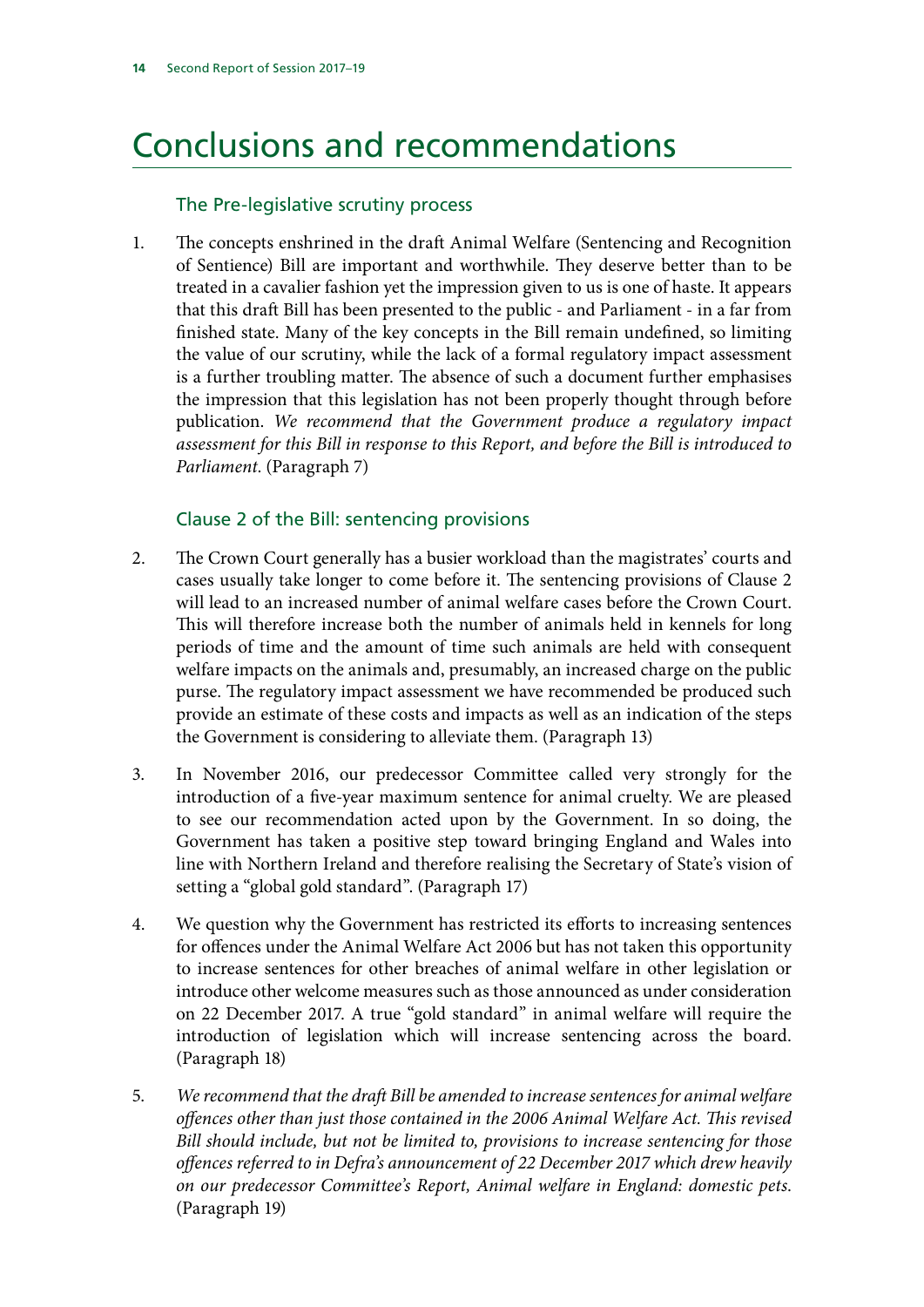#### Clause 1 of the Bill: Recognition of animal sentience

- 6. As strong advocates of the need for a five-year maximum sentence for animal cruelty we worry that the vagueness and ambiguity of the purpose and meaning of Clause 1 of this draft Bill will impede and delay the introduction of this measure. (Paragraph 45)
- 7. *We recommend that the Government separate Clause 1 of this draft Bill entirely, and proceed with the Bill as the Animal Welfare (Sentencing) Bill, incorporating the changes we recommend in paragraph 19. Introducing legislation which increased sentencing for animal welfare offences across the board should do more for the rights and welfare of animals as sentient beings than the measure contained in Clause 1 of this draft Bill*. (Paragraph 46)
- 8. *We further recommend that another, separate piece of legislation on animal sentience be introduced. This new piece of legislation will allow the problematic concepts in the existing Clause 1 to be better defined, clarify the accountability mechanisms to be applied and should remedy some of the other existing inconsistencies in present statute - such as the status of octopus and cephalopods - that we have highlighted in our scrutiny. We would be delighted to undertake further pre-legislative scrutiny on this putative stand-alone "Animal Sentience" Bill.* (Paragraph 47)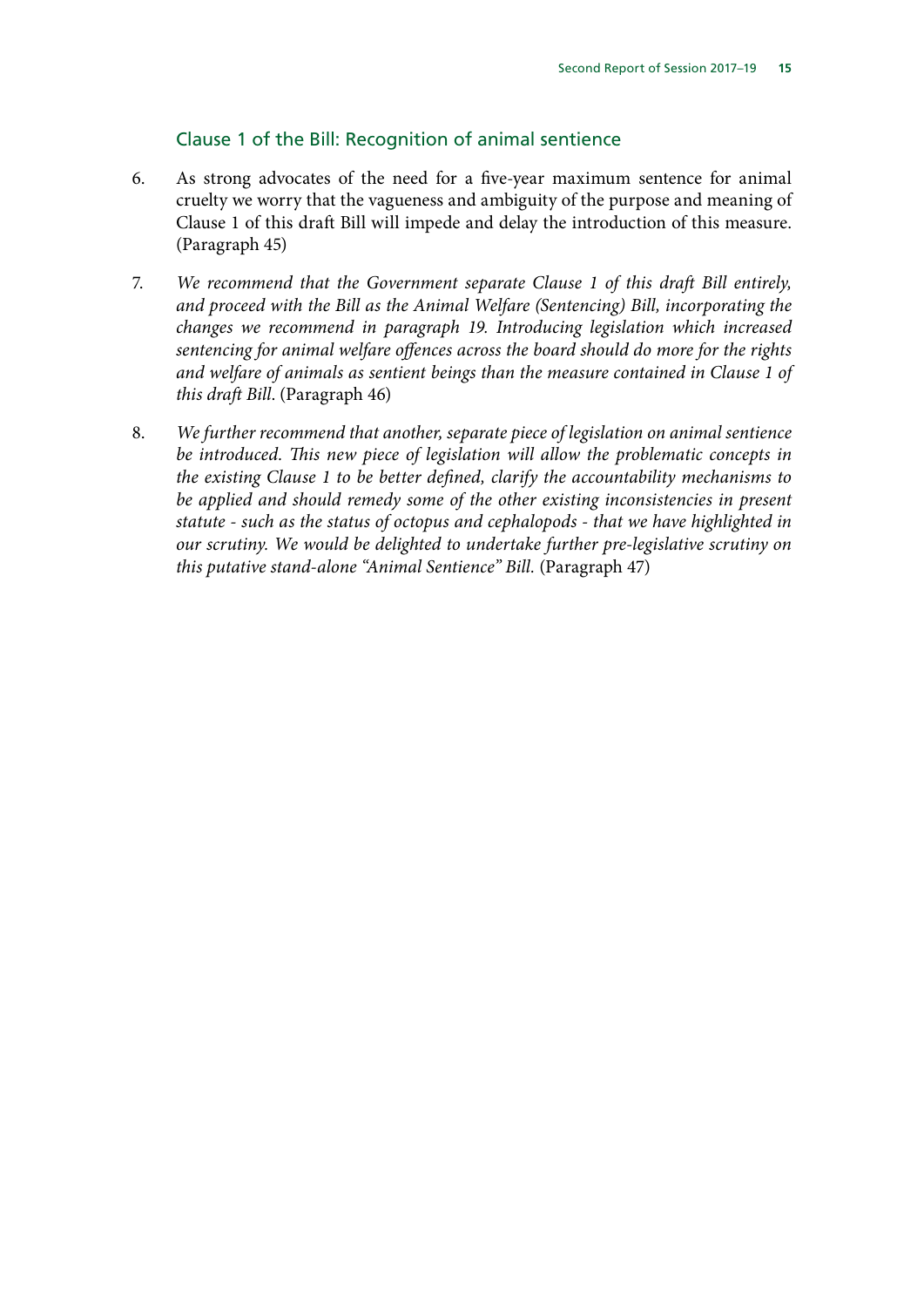### <span id="page-16-0"></span>Formal minutes

#### **Wednesday 31 January 2018**

#### Members present:

Neil Parish, in the Chair

| Alan Brown   | Mrs Sheryll Murray |
|--------------|--------------------|
| Paul Flynn   | David Simpson      |
| John Grogan  | Julian Sturdy      |
| Sandy Martin |                    |

Draft Report (*Pre-Legislative Scrutiny of the draft Animal Welfare (Sentencing and Recognition of Sentience*) *Bill*, proposed by the Chair, brought up and read.

*Ordered*, That the draft Report be read a second time, paragraph by paragraph.

Paragraphs 1 to 47 read and agreed to.

*Resolved*, That the Report be the Second Report of the Committee to the House.

*Ordered*, That the Chair make the Report to the House.

*Ordered*, That embargoed copies of the Report be made available, in accordance with the provisions of *Standing Order No. 134.*

[Adjourned till Wednesday 7 February at 10.00 am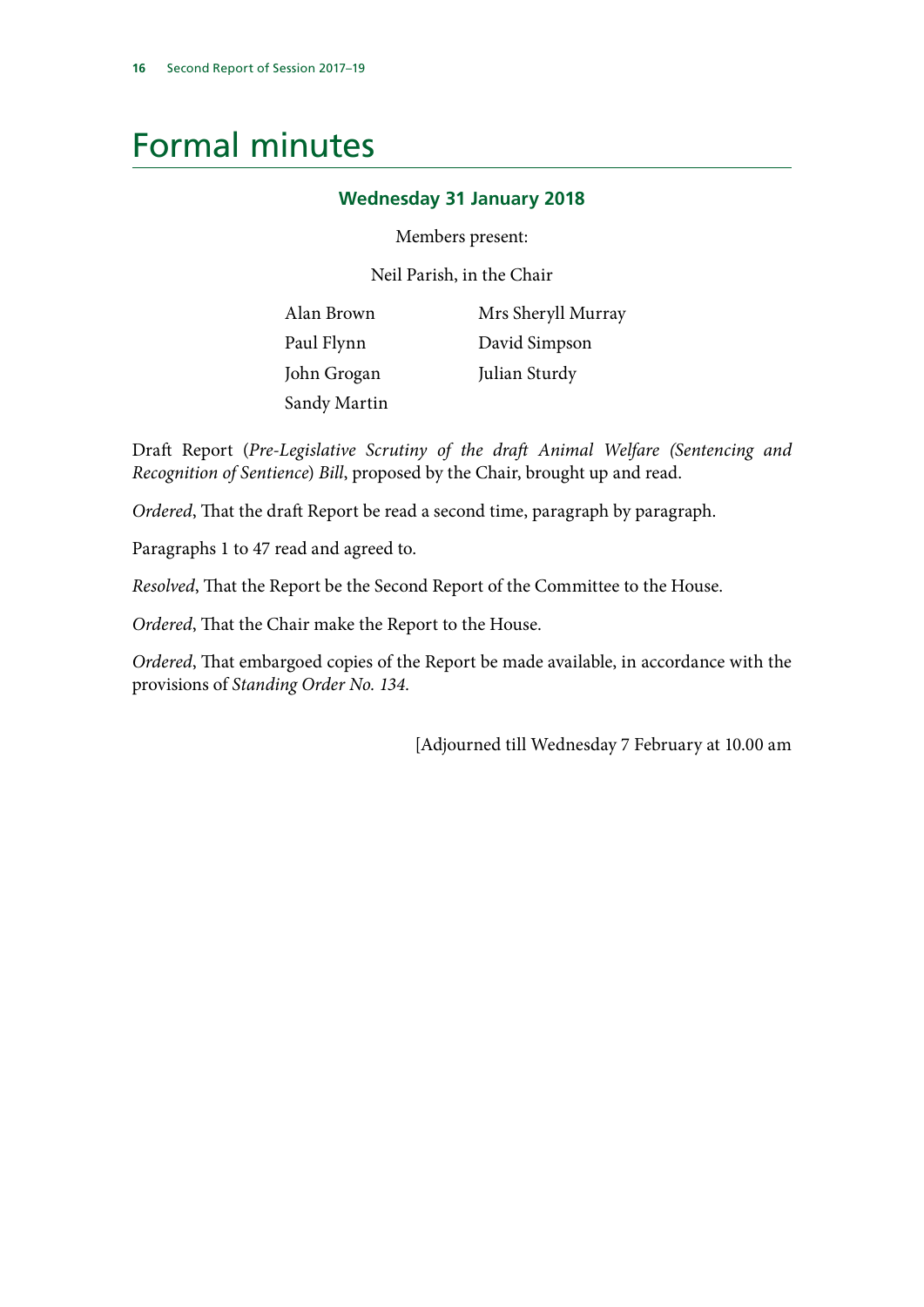### <span id="page-17-0"></span>**Witnesses**

The following witnesses gave evidence. Transcripts can be viewed on the [inquiry publications](https://www.parliament.uk/business/committees/committees-a-z/commons-select/environment-food-and-rural-affairs-committee/inquiries/parliament-2017/draft-animal-welfare-bill-17-19/publications/) [page](https://www.parliament.uk/business/committees/committees-a-z/commons-select/environment-food-and-rural-affairs-committee/inquiries/parliament-2017/draft-animal-welfare-bill-17-19/publications/) of the Committee's website.

#### **Wednesday 17 January 2018**

**Mike Radford**, Reader in Law, University of Aberdeen; **Sir Stephen Laws** KCB, QC, former First Parliamentary Counsel [Q1–67](http://data.parliament.uk/writtenevidence/committeeevidence.svc/evidencedocument/environment-food-and-rural-affairs-committee/draft-animal-welfare-sentencing-and-recognition-of-sentience-bill-2017/oral/77281.html)

**Penny Hawkins**, Head of Research Animals, RSPCA Science Group; **Paula Boyden**, Veterinary Director, Dogs Trust; **Michael Webb**, Head of Policy and Public Affairs, Battersea Dogs and Cats Home [Q68–103](http://data.parliament.uk/writtenevidence/committeeevidence.svc/evidencedocument/environment-food-and-rural-affairs-committee/draft-animal-welfare-sentencing-and-recognition-of-sentience-bill-2017/oral/77281.html)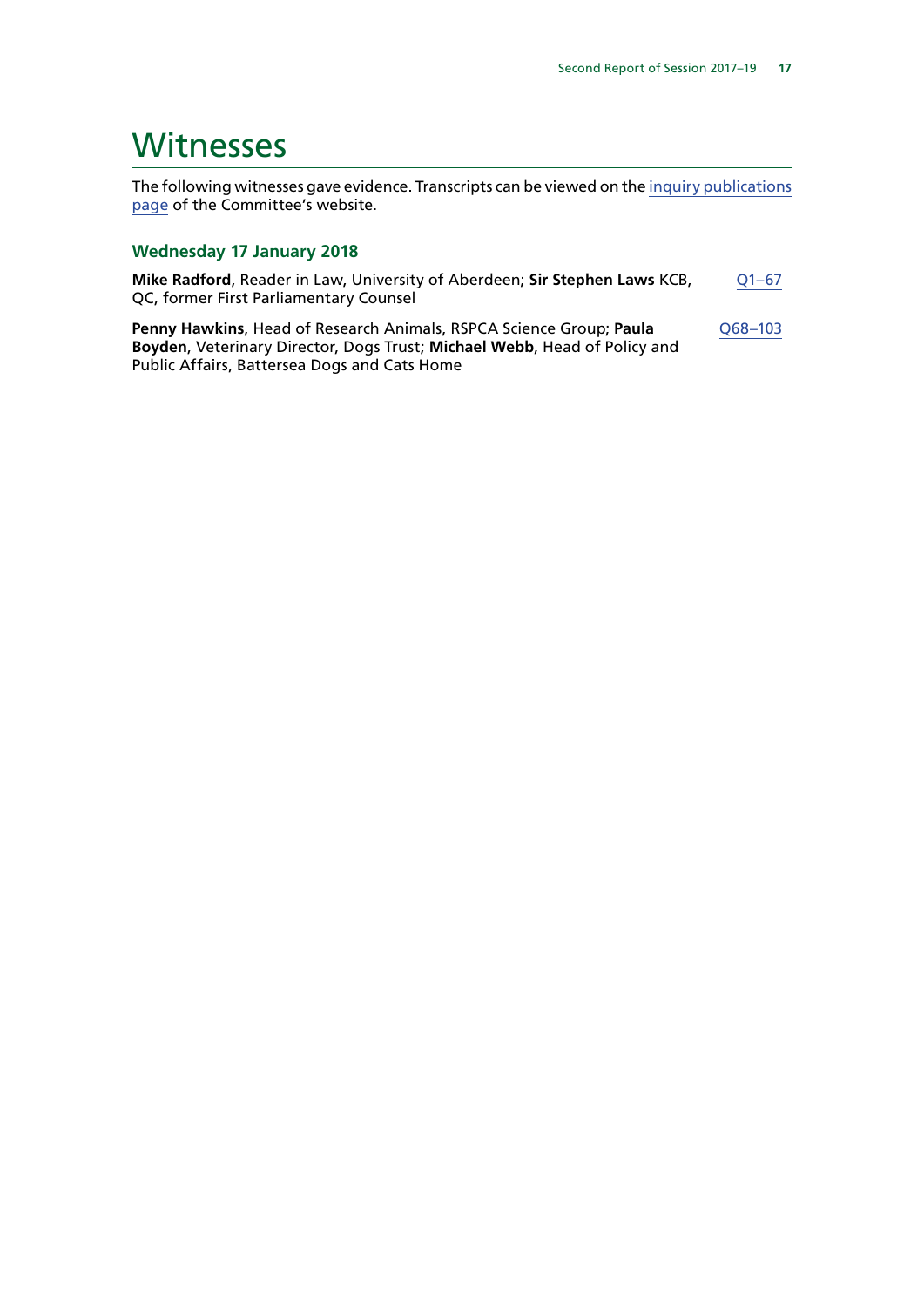### <span id="page-18-0"></span>Published written evidence

The following written evidence was received and can be viewed on the [inquiry publications](http://website.cms.parliament.uk/business/committees/committees-a-z/commons-select/environment-food-and-rural-affairs-committee/inquiries/parliament-2017/draft-animal-welfare-bill-17-19/publications/) [page](http://website.cms.parliament.uk/business/committees/committees-a-z/commons-select/environment-food-and-rural-affairs-committee/inquiries/parliament-2017/draft-animal-welfare-bill-17-19/publications/) of the Committee's website.

AWB numbers are generated by the evidence processing system and so may not be complete

- Animal Defenders International [\(AWB0033\)](http://data.parliament.uk/WrittenEvidence/CommitteeEvidence.svc/EvidenceDocument/Environment,%20Food%20and%20Rural%20Affairs/Draft%20Animal%20Welfare%20Sentencing%20and%20Recognition%20of%20Sentience%20Bill%202017/written/76978.html)
- Animal Welfare Research Network and University of Bristol Animal Welfare and Behaviour Group [\(AWB0037\)](http://data.parliament.uk/WrittenEvidence/CommitteeEvidence.svc/EvidenceDocument/Environment,%20Food%20and%20Rural%20Affairs/Draft%20Animal%20Welfare%20Sentencing%20and%20Recognition%20of%20Sentience%20Bill%202017/written/76999.html)
- Battersea Dogs and Cats Home ([AWB0045\)](http://data.parliament.uk/WrittenEvidence/CommitteeEvidence.svc/EvidenceDocument/Environment,%20Food%20and%20Rural%20Affairs/Draft%20Animal%20Welfare%20Sentencing%20and%20Recognition%20of%20Sentience%20Bill%202017/written/77439.html)
- Blue Cross ([AWB0034\)](http://data.parliament.uk/WrittenEvidence/CommitteeEvidence.svc/EvidenceDocument/Environment,%20Food%20and%20Rural%20Affairs/Draft%20Animal%20Welfare%20Sentencing%20and%20Recognition%20of%20Sentience%20Bill%202017/written/76992.html)
- Born Free Foundation ([AWB0031](http://data.parliament.uk/WrittenEvidence/CommitteeEvidence.svc/EvidenceDocument/Environment,%20Food%20and%20Rural%20Affairs/Draft%20Animal%20Welfare%20Sentencing%20and%20Recognition%20of%20Sentience%20Bill%202017/written/76972.html))
- British Association for Shooting and Conservation [\(AWB0040\)](http://data.parliament.uk/WrittenEvidence/CommitteeEvidence.svc/EvidenceDocument/Environment,%20Food%20and%20Rural%20Affairs/Draft%20Animal%20Welfare%20Sentencing%20and%20Recognition%20of%20Sentience%20Bill%202017/written/77088.html)
- British Veterinary Association ([AWB0036\)](http://data.parliament.uk/WrittenEvidence/CommitteeEvidence.svc/EvidenceDocument/Environment,%20Food%20and%20Rural%20Affairs/Draft%20Animal%20Welfare%20Sentencing%20and%20Recognition%20of%20Sentience%20Bill%202017/written/76997.html)
- Cats Protection ([AWB0019](http://data.parliament.uk/WrittenEvidence/CommitteeEvidence.svc/EvidenceDocument/Environment,%20Food%20and%20Rural%20Affairs/Draft%20Animal%20Welfare%20Sentencing%20and%20Recognition%20of%20Sentience%20Bill%202017/written/76891.html))
- Centre for Animal Welfare, University of Winchester [\(AWB0038](http://data.parliament.uk/WrittenEvidence/CommitteeEvidence.svc/EvidenceDocument/Environment,%20Food%20and%20Rural%20Affairs/Draft%20Animal%20Welfare%20Sentencing%20and%20Recognition%20of%20Sentience%20Bill%202017/written/77004.html))
- Compassion in World Farming ([AWB0013\)](http://data.parliament.uk/WrittenEvidence/CommitteeEvidence.svc/EvidenceDocument/Environment,%20Food%20and%20Rural%20Affairs/Draft%20Animal%20Welfare%20Sentencing%20and%20Recognition%20of%20Sentience%20Bill%202017/written/76763.html)
- Compassion in World Farming ([AWB0049\)](http://data.parliament.uk/WrittenEvidence/CommitteeEvidence.svc/EvidenceDocument/Environment,%20Food%20and%20Rural%20Affairs/Draft%20Animal%20Welfare%20Sentencing%20and%20Recognition%20of%20Sentience%20Bill%202017/written/77541.html)
- Conservative Animal Welfare Foundation [\(AWB0010\)](http://data.parliament.uk/WrittenEvidence/CommitteeEvidence.svc/EvidenceDocument/Environment,%20Food%20and%20Rural%20Affairs/Draft%20Animal%20Welfare%20Sentencing%20and%20Recognition%20of%20Sentience%20Bill%202017/written/76748.html)
- Countryside Alliance ([AWB0016](http://data.parliament.uk/WrittenEvidence/CommitteeEvidence.svc/EvidenceDocument/Environment,%20Food%20and%20Rural%20Affairs/Draft%20Animal%20Welfare%20Sentencing%20and%20Recognition%20of%20Sentience%20Bill%202017/written/76864.html))
- Crustacean Compassion [\(AWB0041](http://data.parliament.uk/WrittenEvidence/CommitteeEvidence.svc/EvidenceDocument/Environment,%20Food%20and%20Rural%20Affairs/Draft%20Animal%20Welfare%20Sentencing%20and%20Recognition%20of%20Sentience%20Bill%202017/written/77110.html))
- Dogs Trust [\(AWB0008](http://data.parliament.uk/WrittenEvidence/CommitteeEvidence.svc/EvidenceDocument/Environment,%20Food%20and%20Rural%20Affairs/Draft%20Animal%20Welfare%20Sentencing%20and%20Recognition%20of%20Sentience%20Bill%202017/written/76727.html))
- Dr Steve Cooke [\(AWB0009\)](http://data.parliament.uk/WrittenEvidence/CommitteeEvidence.svc/EvidenceDocument/Environment,%20Food%20and%20Rural%20Affairs/Draft%20Animal%20Welfare%20Sentencing%20and%20Recognition%20of%20Sentience%20Bill%202017/written/76747.html)
- EASE (Exeter Anthrozoology as Symbiotic Ethics) working group, University of Exeter ([AWB0018](http://data.parliament.uk/WrittenEvidence/CommitteeEvidence.svc/EvidenceDocument/Environment,%20Food%20and%20Rural%20Affairs/Draft%20Animal%20Welfare%20Sentencing%20and%20Recognition%20of%20Sentience%20Bill%202017/written/76881.html))
- Friends of the Earth [\(AWB0047](http://data.parliament.uk/WrittenEvidence/CommitteeEvidence.svc/EvidenceDocument/Environment,%20Food%20and%20Rural%20Affairs/Draft%20Animal%20Welfare%20Sentencing%20and%20Recognition%20of%20Sentience%20Bill%202017/written/77479.html))
- Friends of the Earth (England, Wales and Northern Ireland) [\(AWB0030](http://data.parliament.uk/WrittenEvidence/CommitteeEvidence.svc/EvidenceDocument/Environment,%20Food%20and%20Rural%20Affairs/Draft%20Animal%20Welfare%20Sentencing%20and%20Recognition%20of%20Sentience%20Bill%202017/written/76963.html))
- German Shepherd Helpline [\(AWB0048\)](http://data.parliament.uk/WrittenEvidence/CommitteeEvidence.svc/EvidenceDocument/Environment,%20Food%20and%20Rural%20Affairs/Draft%20Animal%20Welfare%20Sentencing%20and%20Recognition%20of%20Sentience%20Bill%202017/written/77480.html)
- Greg Fletcher ([AWB0001](http://data.parliament.uk/WrittenEvidence/CommitteeEvidence.svc/EvidenceDocument/Environment,%20Food%20and%20Rural%20Affairs/Draft%20Animal%20Welfare%20Sentencing%20and%20Recognition%20of%20Sentience%20Bill%202017/written/76204.html))
- Hope for Horses ([AWB0046\)](http://data.parliament.uk/WrittenEvidence/CommitteeEvidence.svc/EvidenceDocument/Environment,%20Food%20and%20Rural%20Affairs/Draft%20Animal%20Welfare%20Sentencing%20and%20Recognition%20of%20Sentience%20Bill%202017/written/77467.html)
- Humane Society International UK ([AWB0050](http://data.parliament.uk/WrittenEvidence/CommitteeEvidence.svc/EvidenceDocument/Environment,%20Food%20and%20Rural%20Affairs/Draft%20Animal%20Welfare%20Sentencing%20and%20Recognition%20of%20Sentience%20Bill%202017/written/77679.html))
- International Fund for Animal Welfare (IFAW) ([AWB0017\)](http://data.parliament.uk/WrittenEvidence/CommitteeEvidence.svc/EvidenceDocument/Environment,%20Food%20and%20Rural%20Affairs/Draft%20Animal%20Welfare%20Sentencing%20and%20Recognition%20of%20Sentience%20Bill%202017/written/76874.html)
- League Against Cruel Sports [\(AWB0004](http://data.parliament.uk/WrittenEvidence/CommitteeEvidence.svc/EvidenceDocument/Environment,%20Food%20and%20Rural%20Affairs/Draft%20Animal%20Welfare%20Sentencing%20and%20Recognition%20of%20Sentience%20Bill%202017/written/76675.html))
- Melinda Janki ([AWB0039](http://data.parliament.uk/WrittenEvidence/CommitteeEvidence.svc/EvidenceDocument/Environment,%20Food%20and%20Rural%20Affairs/Draft%20Animal%20Welfare%20Sentencing%20and%20Recognition%20of%20Sentience%20Bill%202017/written/77008.html))
- Mike Radford [\(AWB0014](http://data.parliament.uk/WrittenEvidence/CommitteeEvidence.svc/EvidenceDocument/Environment,%20Food%20and%20Rural%20Affairs/Draft%20Animal%20Welfare%20Sentencing%20and%20Recognition%20of%20Sentience%20Bill%202017/written/76767.html))
- Miss Rebecca Clarke ([AWB0007\)](http://data.parliament.uk/WrittenEvidence/CommitteeEvidence.svc/EvidenceDocument/Environment,%20Food%20and%20Rural%20Affairs/Draft%20Animal%20Welfare%20Sentencing%20and%20Recognition%20of%20Sentience%20Bill%202017/written/76714.html)
- Mrs Carolyn Shires ([AWB0029\)](http://data.parliament.uk/WrittenEvidence/CommitteeEvidence.svc/EvidenceDocument/Environment,%20Food%20and%20Rural%20Affairs/Draft%20Animal%20Welfare%20Sentencing%20and%20Recognition%20of%20Sentience%20Bill%202017/written/76944.html)
- Mrs Linda Noble [\(AWB0002](http://data.parliament.uk/WrittenEvidence/CommitteeEvidence.svc/EvidenceDocument/Environment,%20Food%20and%20Rural%20Affairs/Draft%20Animal%20Welfare%20Sentencing%20and%20Recognition%20of%20Sentience%20Bill%202017/written/76253.html))
- Ms Pat Wallwork [\(AWB0022](http://data.parliament.uk/WrittenEvidence/CommitteeEvidence.svc/EvidenceDocument/Environment,%20Food%20and%20Rural%20Affairs/Draft%20Animal%20Welfare%20Sentencing%20and%20Recognition%20of%20Sentience%20Bill%202017/written/76902.html))
- NC Sweeney ([AWB0042](http://data.parliament.uk/WrittenEvidence/CommitteeEvidence.svc/EvidenceDocument/Environment,%20Food%20and%20Rural%20Affairs/Draft%20Animal%20Welfare%20Sentencing%20and%20Recognition%20of%20Sentience%20Bill%202017/written/77116.html))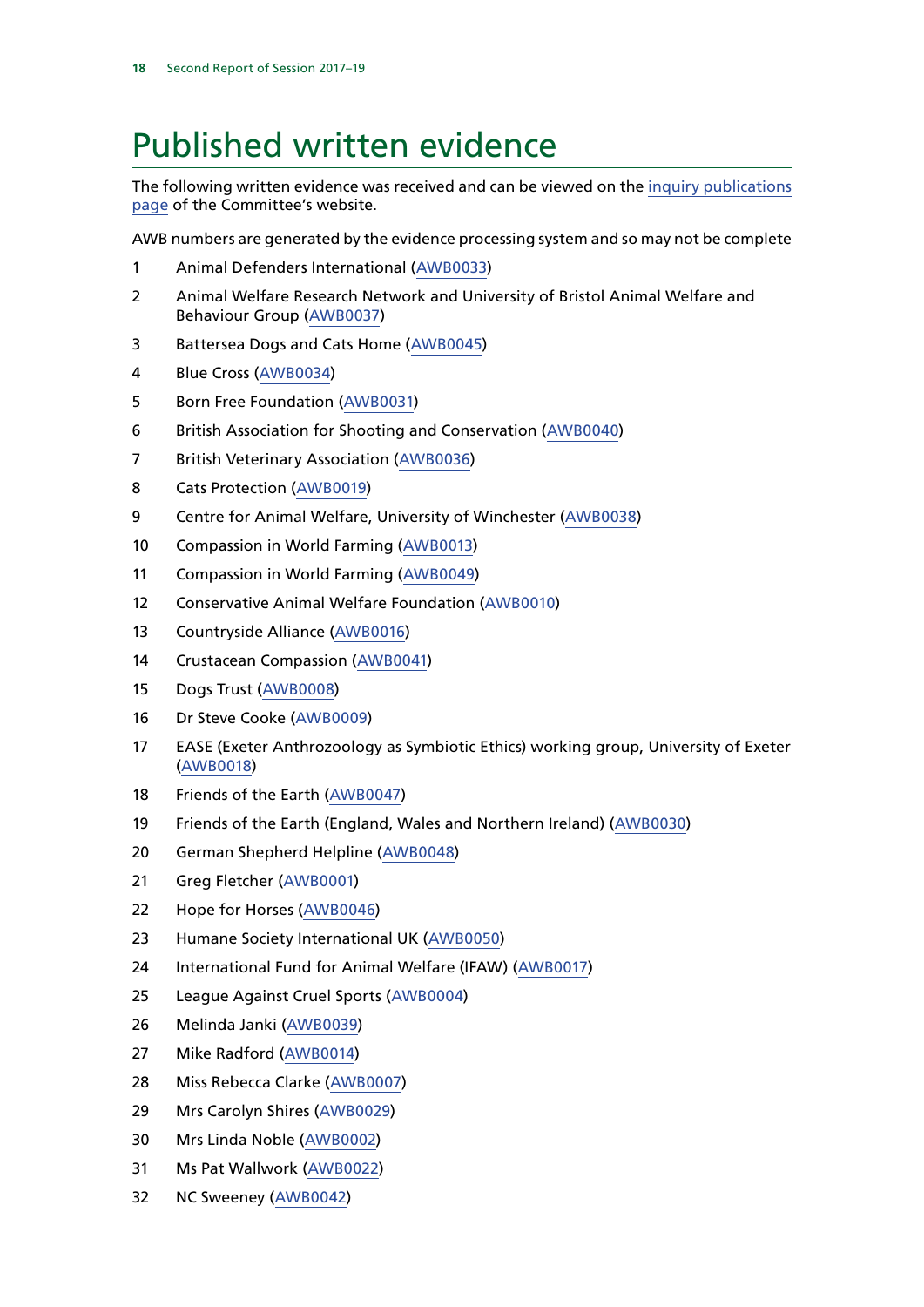- PDSA ([AWB0026](http://data.parliament.uk/WrittenEvidence/CommitteeEvidence.svc/EvidenceDocument/Environment,%20Food%20and%20Rural%20Affairs/Draft%20Animal%20Welfare%20Sentencing%20and%20Recognition%20of%20Sentience%20Bill%202017/written/76911.html))
- RSPCA [\(AWB0006\)](http://data.parliament.uk/WrittenEvidence/CommitteeEvidence.svc/EvidenceDocument/Environment,%20Food%20and%20Rural%20Affairs/Draft%20Animal%20Welfare%20Sentencing%20and%20Recognition%20of%20Sentience%20Bill%202017/written/76684.html)
- Speaking of Research ([AWB0023](http://data.parliament.uk/WrittenEvidence/CommitteeEvidence.svc/EvidenceDocument/Environment,%20Food%20and%20Rural%20Affairs/Draft%20Animal%20Welfare%20Sentencing%20and%20Recognition%20of%20Sentience%20Bill%202017/written/76903.html))
- Stephen Laws ([AWB0003\)](http://data.parliament.uk/WrittenEvidence/CommitteeEvidence.svc/EvidenceDocument/Environment,%20Food%20and%20Rural%20Affairs/Draft%20Animal%20Welfare%20Sentencing%20and%20Recognition%20of%20Sentience%20Bill%202017/written/76671.html)
- The British Horse Society [\(AWB0028](http://data.parliament.uk/WrittenEvidence/CommitteeEvidence.svc/EvidenceDocument/Environment,%20Food%20and%20Rural%20Affairs/Draft%20Animal%20Welfare%20Sentencing%20and%20Recognition%20of%20Sentience%20Bill%202017/written/76926.html))
- The Donkey Sanctuary [\(AWB0027](http://data.parliament.uk/WrittenEvidence/CommitteeEvidence.svc/EvidenceDocument/Environment,%20Food%20and%20Rural%20Affairs/Draft%20Animal%20Welfare%20Sentencing%20and%20Recognition%20of%20Sentience%20Bill%202017/written/76920.html))
- The Kennel Club [\(AWB0005\)](http://data.parliament.uk/WrittenEvidence/CommitteeEvidence.svc/EvidenceDocument/Environment,%20Food%20and%20Rural%20Affairs/Draft%20Animal%20Welfare%20Sentencing%20and%20Recognition%20of%20Sentience%20Bill%202017/written/76676.html)
- The Self Help Group for Farmers, Pet Owners and Others experiencing difficulties with the RSPCA (The SHG) [\(AWB0021](http://data.parliament.uk/WrittenEvidence/CommitteeEvidence.svc/EvidenceDocument/Environment,%20Food%20and%20Rural%20Affairs/Draft%20Animal%20Welfare%20Sentencing%20and%20Recognition%20of%20Sentience%20Bill%202017/written/76897.html))
- The Soil Association ([AWB0043\)](http://data.parliament.uk/WrittenEvidence/CommitteeEvidence.svc/EvidenceDocument/Environment,%20Food%20and%20Rural%20Affairs/Draft%20Animal%20Welfare%20Sentencing%20and%20Recognition%20of%20Sentience%20Bill%202017/written/77132.html)
- UK Centre for Animal Law (A-Law) ([AWB0011\)](http://data.parliament.uk/WrittenEvidence/CommitteeEvidence.svc/EvidenceDocument/Environment,%20Food%20and%20Rural%20Affairs/Draft%20Animal%20Welfare%20Sentencing%20and%20Recognition%20of%20Sentience%20Bill%202017/written/76753.html)
- Understanding Animal Research [\(AWB0015](http://data.parliament.uk/WrittenEvidence/CommitteeEvidence.svc/EvidenceDocument/Environment,%20Food%20and%20Rural%20Affairs/Draft%20Animal%20Welfare%20Sentencing%20and%20Recognition%20of%20Sentience%20Bill%202017/written/76847.html))
- World Animal Protection ([AWB0035\)](http://data.parliament.uk/WrittenEvidence/CommitteeEvidence.svc/EvidenceDocument/Environment,%20Food%20and%20Rural%20Affairs/Draft%20Animal%20Welfare%20Sentencing%20and%20Recognition%20of%20Sentience%20Bill%202017/written/76993.html)
- World Horse Welfare ([AWB0032\)](http://data.parliament.uk/WrittenEvidence/CommitteeEvidence.svc/EvidenceDocument/Environment,%20Food%20and%20Rural%20Affairs/Draft%20Animal%20Welfare%20Sentencing%20and%20Recognition%20of%20Sentience%20Bill%202017/written/76976.html).